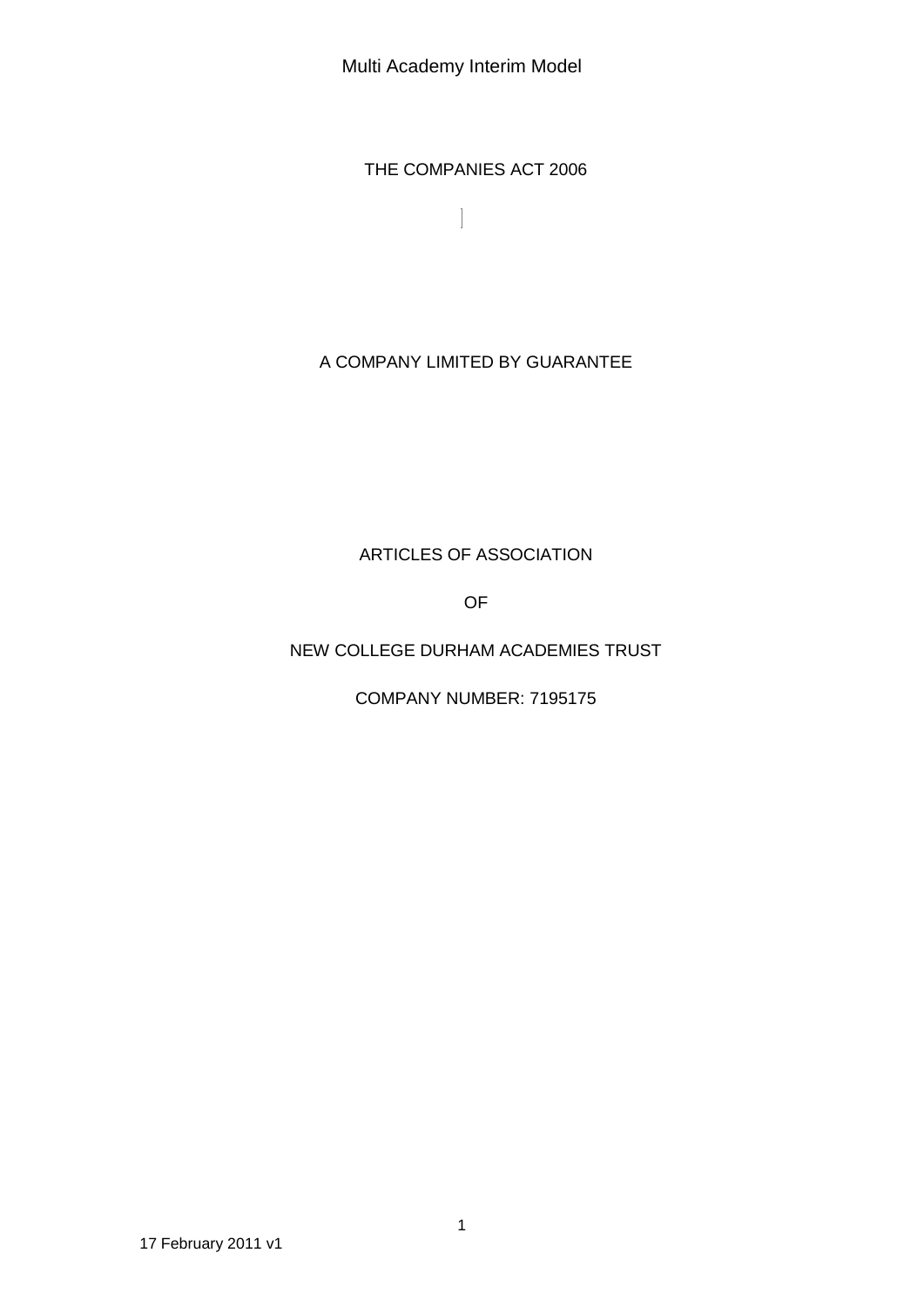#### Multi Academy Interim Model

### THE COMPANIES ACT 2006

#### COMPANY LIMITED BY GUARANTEE

#### ARTICLES OF ASSOCIATION

OF

#### NEW COLLEGE DURHAM ACADEMIES TRUST

#### INTERPRETATION

- 1. In these Articles:
	- a. "the Academies" means all the schools referred to in Article 5(h) and established by the Company (and "Academy" shall mean any one of those schools);
	- b. "Academy Financial Year" means the academic year from 1<sup>st</sup> of September to 31<sup>st</sup> of August in any year;
	- c. "Academy Directors" means the Directors appointed pursuant to Articles 51-52 and Academy Director shall mean any one of those Directors:
	- d. "Additional Directors" means the Directors appointed pursuant to Article 61 and 61A;
	- e. "the Articles" means these Articles of Association of the Company;
	- f. "Chief Executive Officer" means such person as may be appointed by the Directors as the Chief Executive Officer of the Company**;**
	- g. "Chief Inspector" means Her Majesty's Chief Inspector of Education, Children's Services and Skills or his successor;
	- h. "clear days" in relation to the period of a notice means the period excluding the day when the notice is given or deemed to be given and the day on which it is given or on which it is to take effect;
	- i. "the Company" means save as otherwise defined at Article 6.9 the company intended to be regulated by these Articles and referred to in Article 2;
	- j. "the Co-Sponsor" means Durham County Council or any successor body;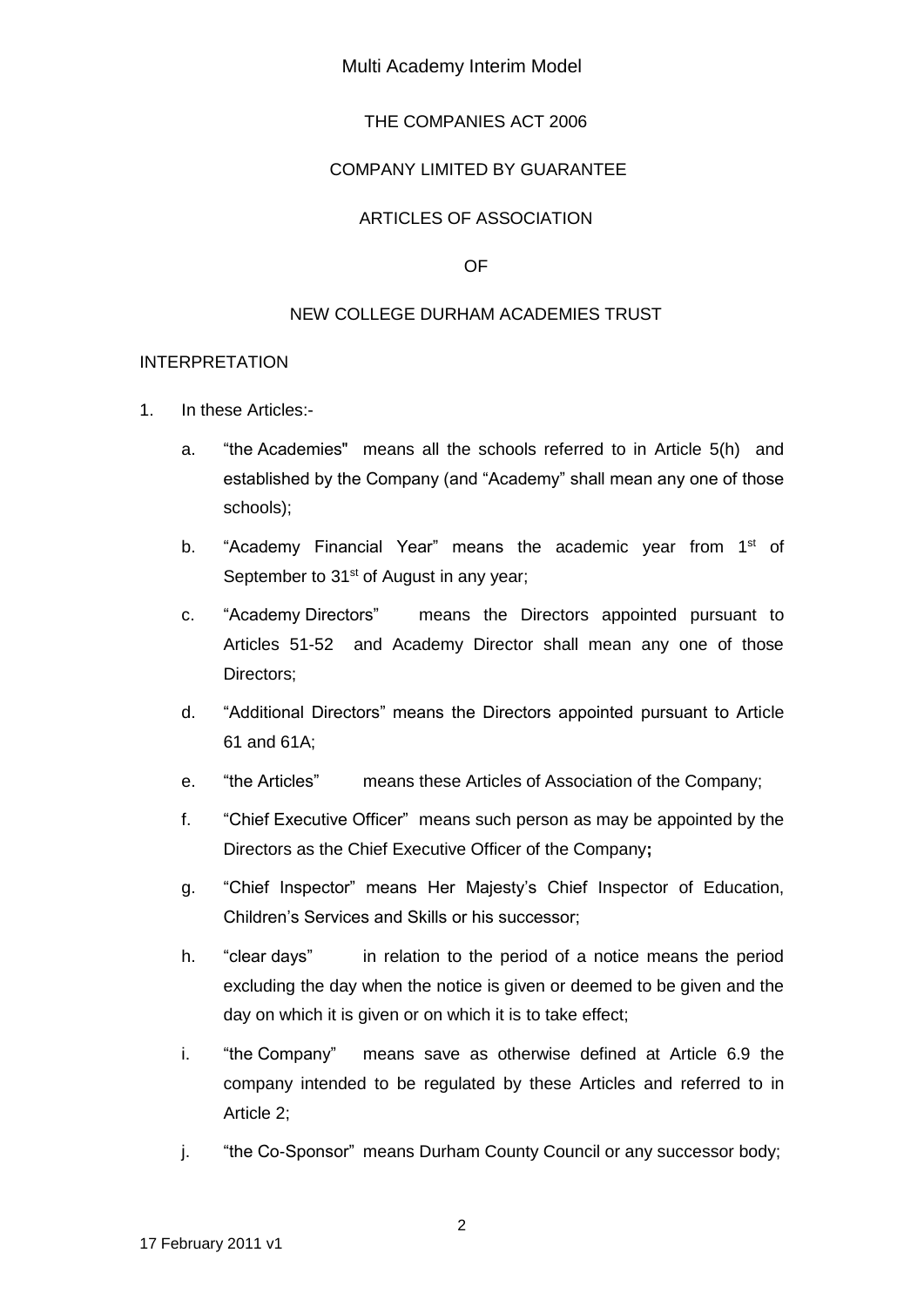- k. Co-Sponsor Director" means the Director appointed in accordance with Article 50A;
- l. "the Directors" means save as otherwise defined at Article 6.9 the directors of the Company (and "Director" means any one of those directors);
- m. "financial expert" means an individual, company or firm who is authorised to give investment advice under the Financial Services and Markets Act 2000;
- n. "Further Directors" means the Directors appointed pursuant to Article 62 ;
- o. Not used;
- p. Not used;
- q. "Local Authority Associated Persons" means any person associated with any local authority within the meaning given in section 69 of the Local Government and Housing Act 1989;
- r. "Local Governing Bodies" means the committees appointed pursuant to Articles 100-104 (and "Local Governing Body" means any one of these committees );
- s. "Member" means a member of the Company and someone who as such is bound by the undertaking contained in Article 8 ;
- t. "the Memorandum" means the Memorandum of Association of the Company;
- u. "Office" means the registered office of the Company;
- v. "Parent Directors" means the Directors appointed pursuant to Articles 53 – 56 inclusive.
- w. "Principal Sponsor" means New College Durham a subscriber to the Memorandum and Articles;
- x. "Principals" means the head teachers of the Academies (and "Principal" means any one of these head teachers);
- y. "Principal Regulator" means the body or person appointed as the Principal Regulator under the Charities Act 2006;
- z. "Relevant Funding Agreements" means the agreement or agreements entered into by the Company and the Secretary of State under section 1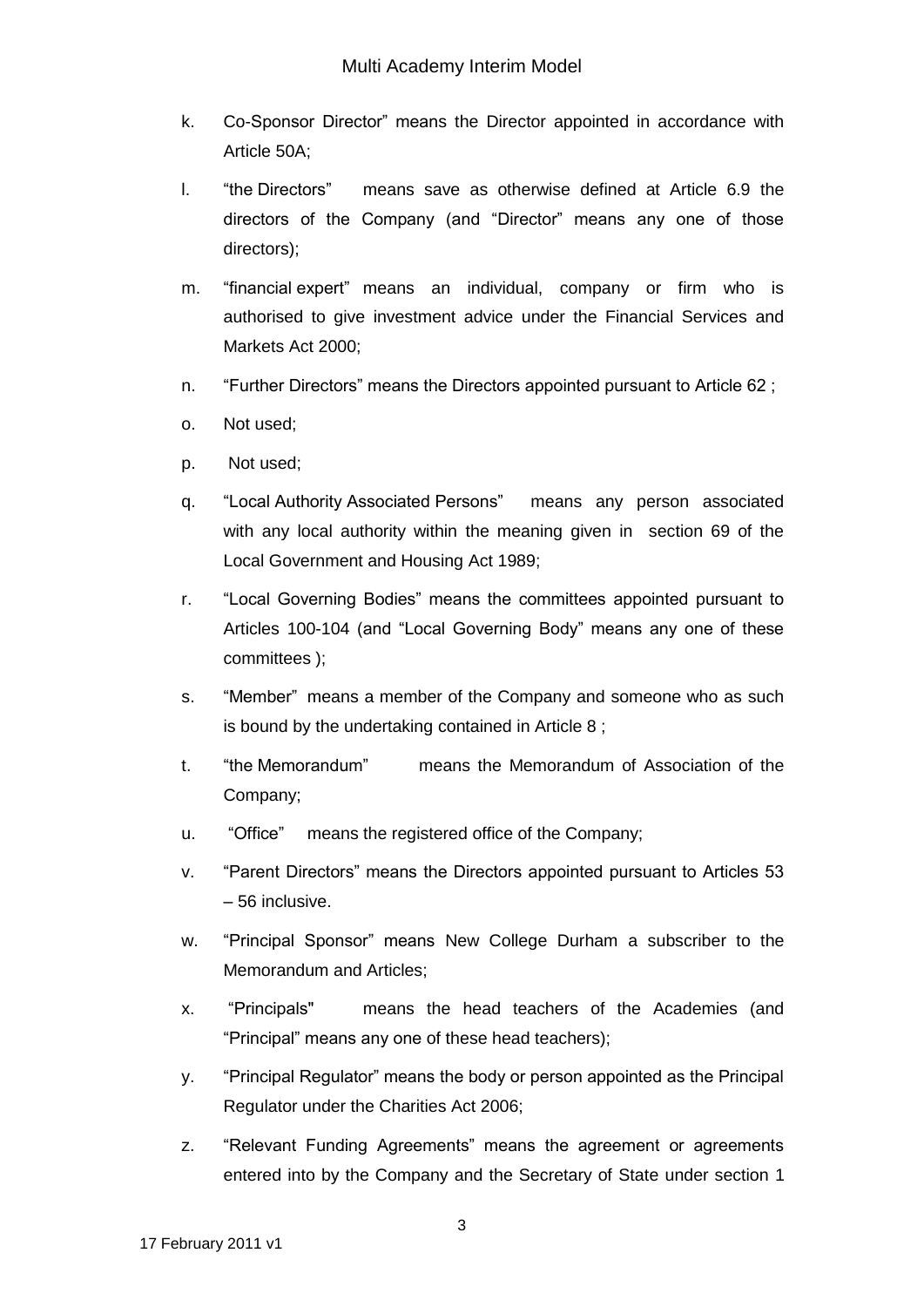of the Academies Act 2010 for the establishment of each Academy, including any variation or supplemental agreements thereof;

- aa. "the seal" means the common seal of the Company if it has one;
- bb. "Secretary" means the secretary of the Company or any other person appointed to perform the duties of the secretary of the Company, including a joint, assistant or deputy secretary;
- cc. "Secretary of State" means the Secretary of State for Education or successor;
- dd. "Sponsor Directors" means the Directors appointed in accordance with Article 50 and "Sponsor Director" shall mean any one of these Directors;
- ee. Not used;
- ff. "teacher" means a person employed under a contract of employment or a contract for services or otherwise engaged to provide his services as a teacher at one or more Academies;
- gg. "the United Kingdom" means Great Britain and Northern Ireland;
- hh. words importing the masculine gender only shall include the feminine gender. Words importing the singular number shall include the plural number, and vice versa;
- ii. subject as aforesaid, words or expressions contained in these Articles shall, unless the context requires otherwise, bear the same meaning as in the Companies Act 2006, as appropriate;
- jj. any reference to a statute or statutory provision shall include any statute or statutory provision which replaces or supersedes such statute or statutory provision including any modification or amendment thereto.
- 2. The Company's name is New College Durham Academies Trust (and in this document it is called "**the Company**").
- 3. The Company's registered office is to be situated in England and Wales.

## **OBJECTS**

4. The Company's object ("**the Object**") is specifically restricted to the following: to advance for the public benefit education in the United Kingdom, in particular but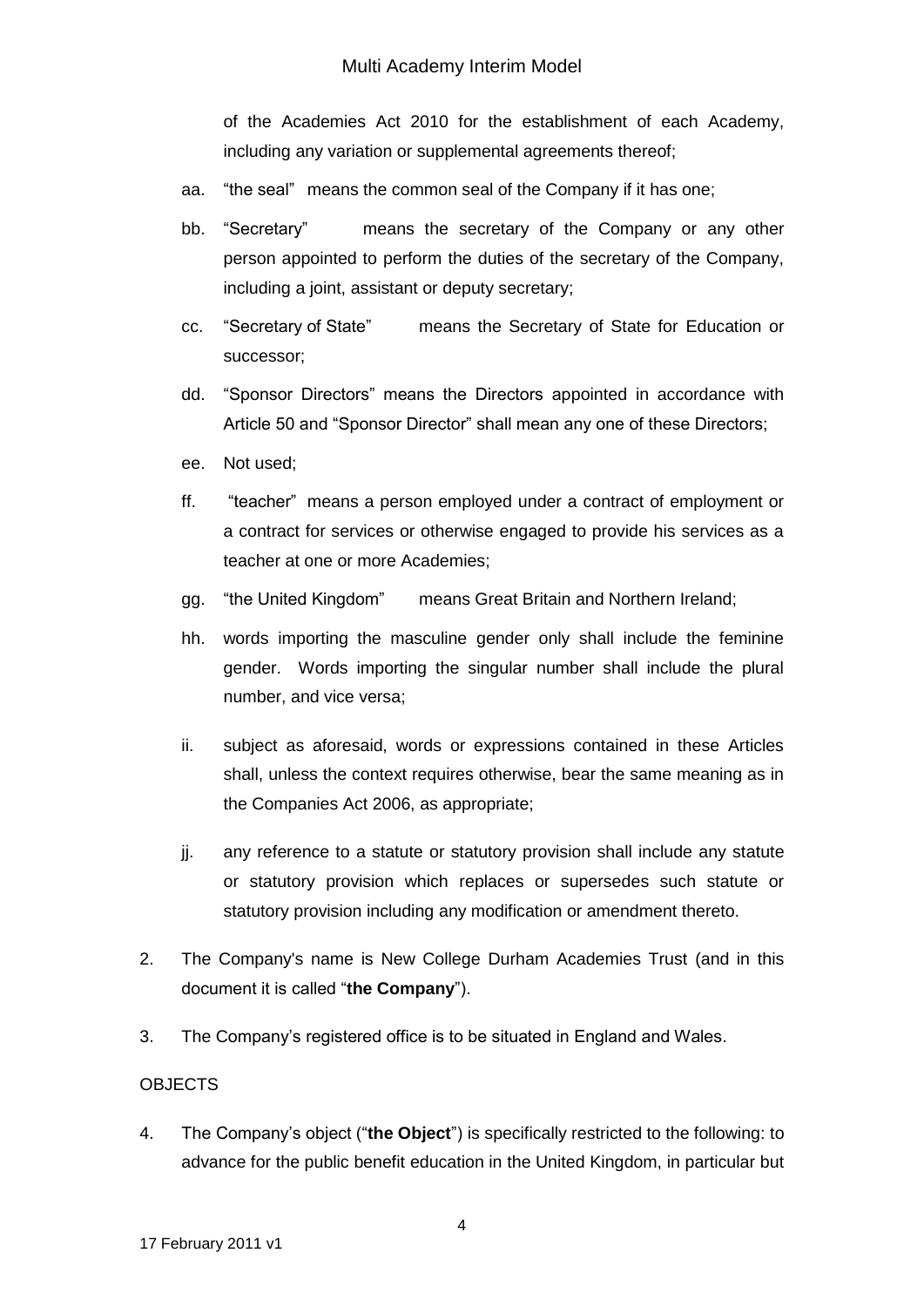without prejudice to the generality of the foregoing by establishing, maintaining, carrying on, managing and developing schools ("**the Academies**") offering a broad and balanced curriculum.

- 5. In furtherance of the Object but not further or otherwise the Company may exercise the following powers:-
	- (a) to draw, make, accept, endorse, discount, execute and issue promissory notes, bills, cheques and other instruments, and to operate bank accounts in the name of the Company;
	- (b) to raise funds and to invite and receive contributions provided that in raising funds the Company shall not undertake any substantial permanent trading activities and shall conform to any relevant statutory regulations;
	- (c) to acquire, alter, improve and (subject to such consents as may be required by law) to charge or otherwise dispose of property;
	- (d) subject to Article 6 below to employ such staff, as are necessary for the proper pursuit of the Object and to make all reasonable and necessary provision for the payments of pensions and superannuation to staff and their dependants;
	- (e) to establish or support, whether financially or otherwise, any charitable trusts, associations or institutions formed for all or any of the Object;
	- (f) to co-operate with other charities, other independent and maintained schools, voluntary bodies and statutory authorities operating in furtherance of the Object and to exchange information and advice with them;
	- (g) to pay out of funds of the Company the costs, charges and expenses of and incidental to the formation and registration of the Company;
	- (h) to establish, maintain, carry on, manage and develop the Academies at locations to be determined by the Directors;
	- (i) to offer scholarships, exhibitions, prizes and awards to pupils and former pupils, and otherwise to encourage and assist pupils and former pupils;
	- (j) to provide educational facilities and services to students of all ages and the wider community for the public benefit;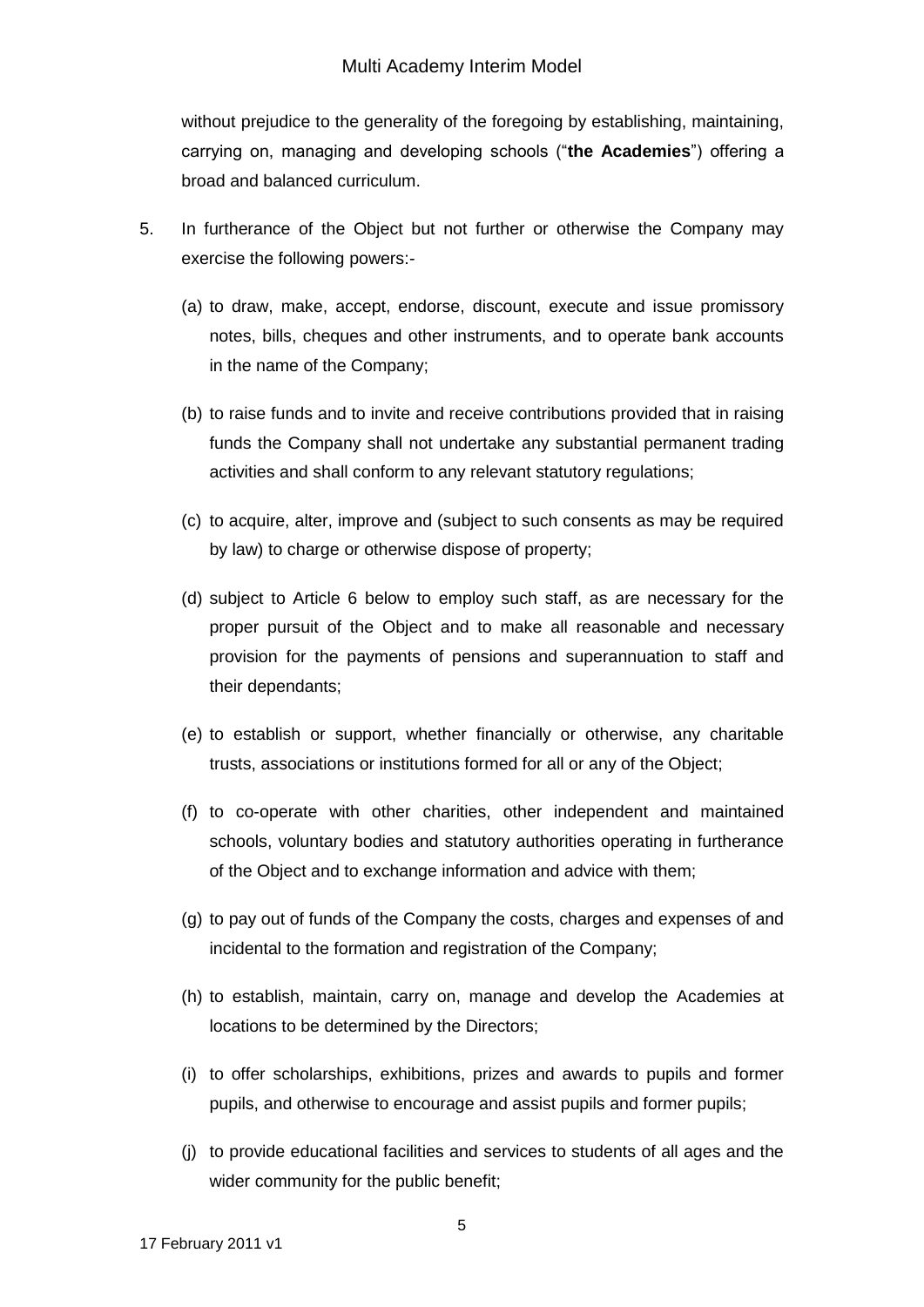- (k) to carry out research into the development and application of new techniques in education in particular in relation to the areas of curricular specialisation of each of the Academies and to their approach to curriculum development and delivery and to publish the results of such research, and to develop means of benefiting from application of the experience of industry, commerce, other schools and the voluntary sector to the education of pupils in academies;
- (l) subject to such consents as may be required by law and/or by any contract entered into by or on behalf of the Company, to borrow and raise money for the furtherance of the Object in such manner and on such security as the Company may think fit;
- (m) to deposit or invest any funds of the Company not immediately required for the furtherance of its object (but to invest only after obtaining such advice from a financial expert as the Directors consider necessary and having regard to the suitability of investments and the need for diversification);
- (n) to delegate the management of investments to a financial expert, but only on terms that:
	- (i) the investment policy is set down in writing for the financial expert by the Directors;
	- (ii) every transaction is reported promptly to the Directors;
	- (iii) the performance of the investments is reviewed regularly with the Directors;
	- (iv) the Directors are entitled to cancel the delegation arrangement at any time;
	- (v) the investment policy and the delegation arrangement are reviewed at least once a year;
	- (vi) all payments due to the financial expert are on a scale or at a level which is agreed in advance and are notified promptly to the Directors on receipt; and
	- (vii) the financial expert must not do anything outside the powers of the Directors;
- (o) to arrange for investments or other property of the Company to be held in the name of a nominee company acting under the control of the Directors or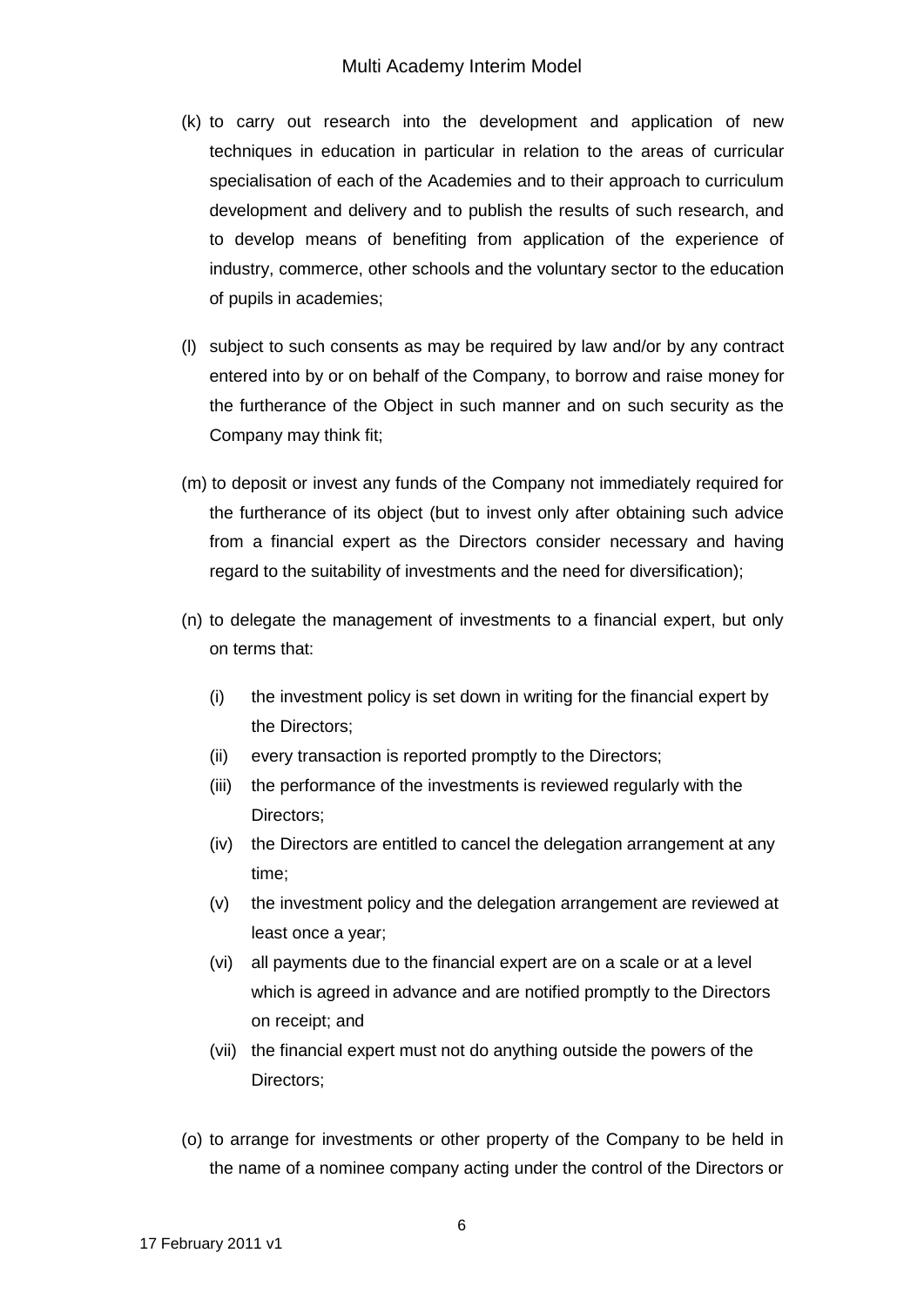#### Multi Academy Interim Model

of a financial expert acting under their instructions, and to pay any reasonable fee required;

- (p) to provide indemnity insurance to cover the liability of Directors which by virtue of any rule of law would otherwise attach to them in respect of any negligence, default, breach of trust or breach of duty of which they may be guilty in relation to the Company: Provided that any such insurance shall not extend to any claim arising from any act or omission which the Directors knew to be a breach of trust or breach of duty or which was committed by the Directors in reckless disregard of whether it was a breach of trust or breach of duty or not and provided also that any such insurance shall not extend to the costs of any unsuccessful defence to a criminal prosecution brought against the Directors in their capacity as Directors;
- (q) to establish subsidiary companies to carry on any trade or business for the purpose of raising funds for the Company;
- (r) to do all such other lawful things as are necessary for or are incidental to or conducive to the achievement of the Object.
- 6.1 The income and property of the Company shall be applied solely towards the promotion of the Object.
- 6.2 None of the income or property of the Company may be paid or transferred directly or indirectly by way of dividend bonus or otherwise by way of profit to any member of the Company. Nonetheless a member of the Company who is not also a Director may:
	- a) benefit as a beneficiary of the Company;
	- b) be paid reasonable and proper remuneration for any goods or services supplied to the Company;
	- c) be paid rent for premises let by the member of the Company if the amount of the rent and other terms of the letting are reasonable and proper; and
	- d) be paid interest on money lent to the Company at a reasonable and proper rate, such rate not to exceed 2 per cent per annum below the base lending rate of a UK clearing bank selected by the Directors, or 0.5%, whichever is the higher.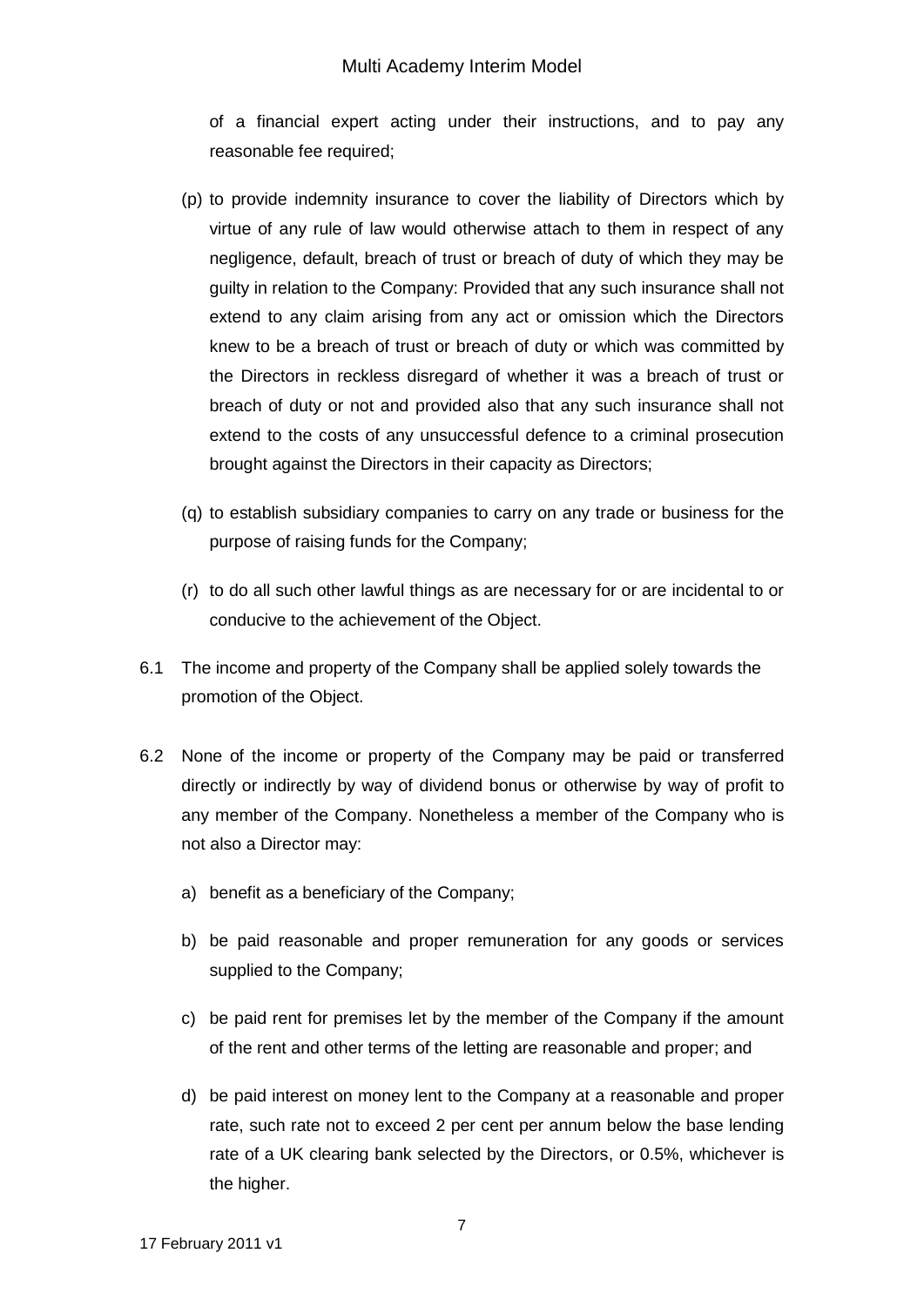### Multi Academy Interim Model

- 6.3 A Director may benefit from any indemnity insurance purchased at the Company's expense to cover the liability of the Directors which by virtue of any rule of law would otherwise attach to them in respect of any negligence, default or breach of trust or breach of duty of which they may be guilty in relation to the Company: Provided that any such insurance shall not extend to any claim arising from any act or omission which Directors knew to be a breach of trust or breach of duty or which was committed by the Directors in reckless disregard to whether it was a breach of trust or breach of duty or not and provided also that any such insurance shall not extend to the costs of any unsuccessful defence to a criminal prosecution brought against the Directors in their capacity as directors of the Company.
- 6.4 A company, which has shares listed on a recognised stock exchange and of which any one Director holds no more than 1% of the issued capital of that company, may receive fees, remuneration or other benefit in money or money's worth from the Company.
- 6.5 A Director may at the discretion of the Directors be reimbursed from the property of the Company for reasonable expenses properly incurred by him or her when acting on behalf of the Company, but excluding expenses in connection with foreign travel.
- 6.6 No Director may:
	- (a) buy any goods or services from the Company;
	- (b) sell goods, services, or any interest in land to the Company;
	- (c) be employed by, or receive any remuneration from the Company (other than the Chief Executive Officer whose employment and/or remuneration is subject to the procedure and conditions in Article 6.8);
	- (d) receive any other financial benefit from the Company; unless:
		- (i) the payment is permitted by Article 6.7 and the Directors follow the procedure and observe the conditions set out in Article 6.8; or
		- (ii) the Directors obtain the prior written approval of the Charity Commission and fully comply with any procedures it prescribes.
- 6.7 Subject to Article 6.8, a Director may: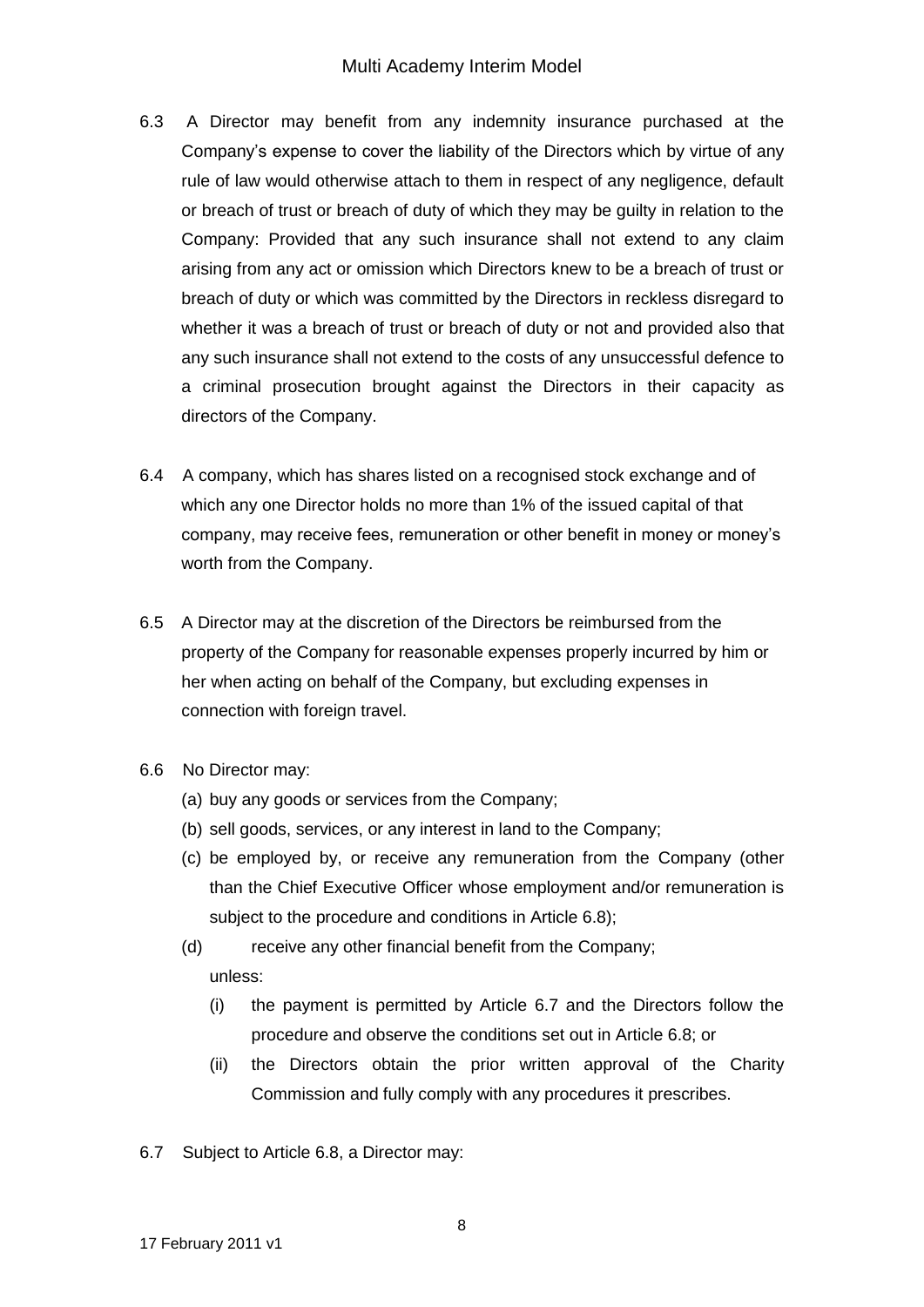- a) receive a benefit from the Company in the capacity of a beneficiary of the Company.
- b) be employed by the Company or enter into a contract for the supply of goods or services to the Company, other than for acting as a Director.
- c) receive interest on money lent to the Company at a reasonable and proper rate not exceeding 2% per annum below the base rate of a clearing bank to be selected by the Directors, or 0.5%, whichever is the higher.
- d) receive rent for premises let by the Director to the Company if the amount of the rent and the other terms of the lease are reasonable and proper.
- 6.8 The Company and its Directors may only rely upon the authority provided by Article 6.7 if each of the following conditions is satisfied:
	- (a) the remuneration or other sums paid to the Director do not exceed an amount that is reasonable in all the circumstances.
	- (b) the Director is absent from the part of any meeting at which there is discussion of:
		- i) his or her employment, remuneration, or any matter concerning the contract, payment or benefit; or
		- ii) his or her performance in the employment, or his or her performance of the contract; or
		- iii) any proposal to enter into any other contract or arrangement with him or her or to confer any benefit upon him or her that would be permitted under Article 6.7; or
		- (iv) any other matter relating to a payment or the conferring of any benefit permitted by Article 6.7.
	- (c) the Director does not vote on any such matter and is not to be counted when calculating whether a quorum of Directors is present at the meeting.
	- (d) save in relation to employing or contracting with the Chief Executive Officer (a Director pursuant to Article 57) the other Directors are satisfied that it is in the interests of the Company to employ or to contract with that Director rather than with someone who is not a Director. In reaching that decision the Directors must balance the advantage of employing a Director against the disadvantages of doing so (especially the loss of the Director's services as a result of dealing with the Director's conflict of interest).
	- (e) the reason for their decision is recorded by the Directors in the minute book.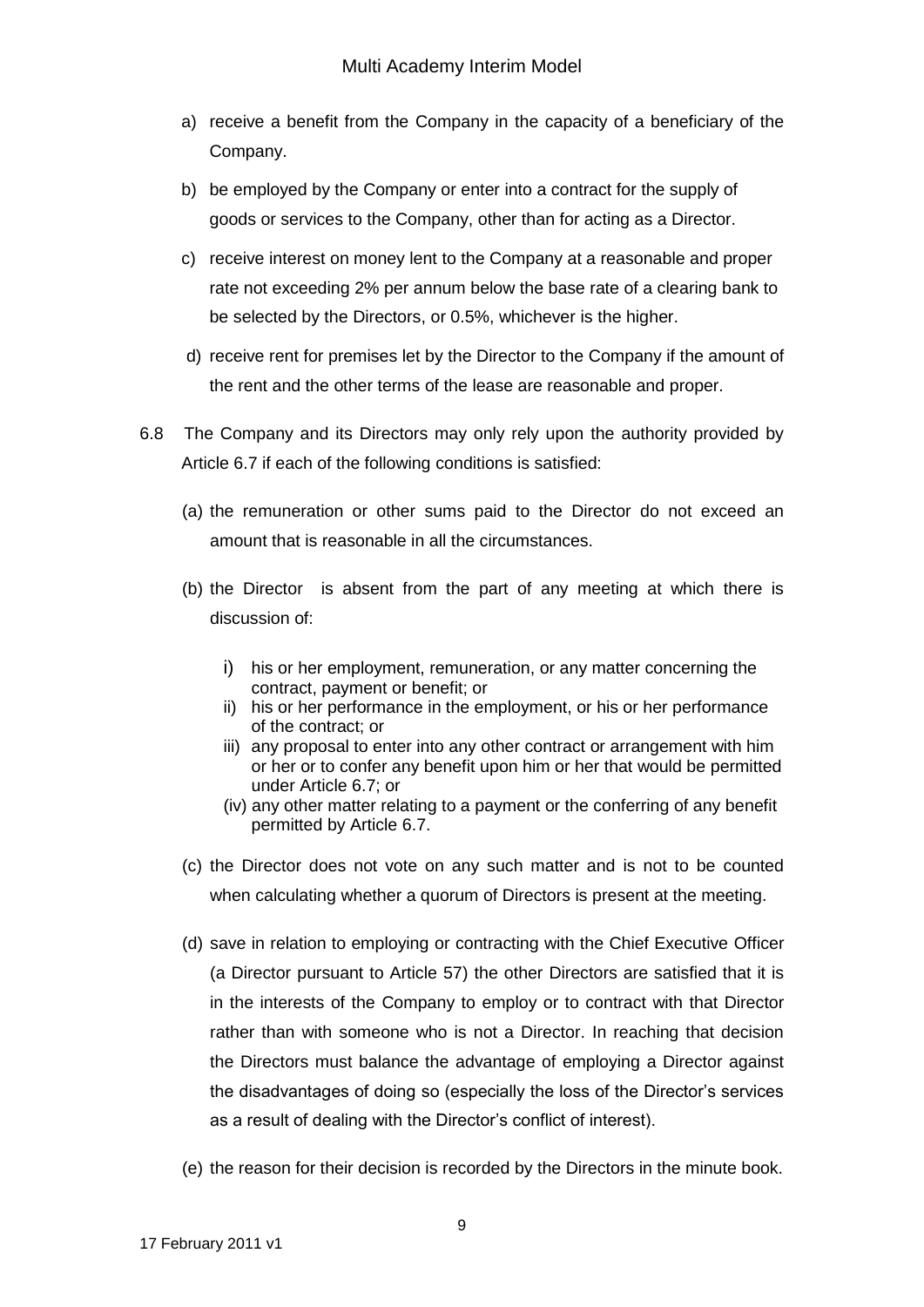- (f) A majority of the Directors then in office have received no such payments or benefit.
- 6.8A The provision in Article 6.6 (c) that no Director may be employed by or receive any remuneration from the Company (other than the Chief Executive Officer) does not apply to an employee of the Company who is subsequently elected or appointed as a Director save that this Article shall only allow such a Director to receive remuneration or benefit from the Company in his capacity as an employee of the Company and provided that the procedure as set out in Articles 6.8(b)(i), (ii) and 6.8 (c) is followed.
- 6.9 In Articles 6.2-6.9:
	- (a) "company" shall include any company in which the Company:
		- holds more than 50% of the shares; or
		- controls more than 50% of the voting rights attached to the shares; or
		- has the right to appoint one or more Directors to the Board of the company.
	- (b) "Director" shall include any child, stepchild, parent, grandchild, grandparent, brother, sister or spouse of the Director or any person living with the Director as his or her partner
	- (c) the employment or remuneration of a Director includes the engagement or remuneration of any firm or company in which the Director is:
		- (i) a partner;
		- (ii) an employee;
		- (iii) a consultant;
		- (iv) a director;
		- (v) a member; or
		- (vi) a shareholder, unless the shares of the company are listed on a recognised stock exchange and the Director holds less than 1% of the issued capital.
- 7. The liability of the members of the Company is limited.
- 8. Every member of the Company undertakes to contribute such amount as may be required (not exceeding £10) to the Company's assets if it should be wound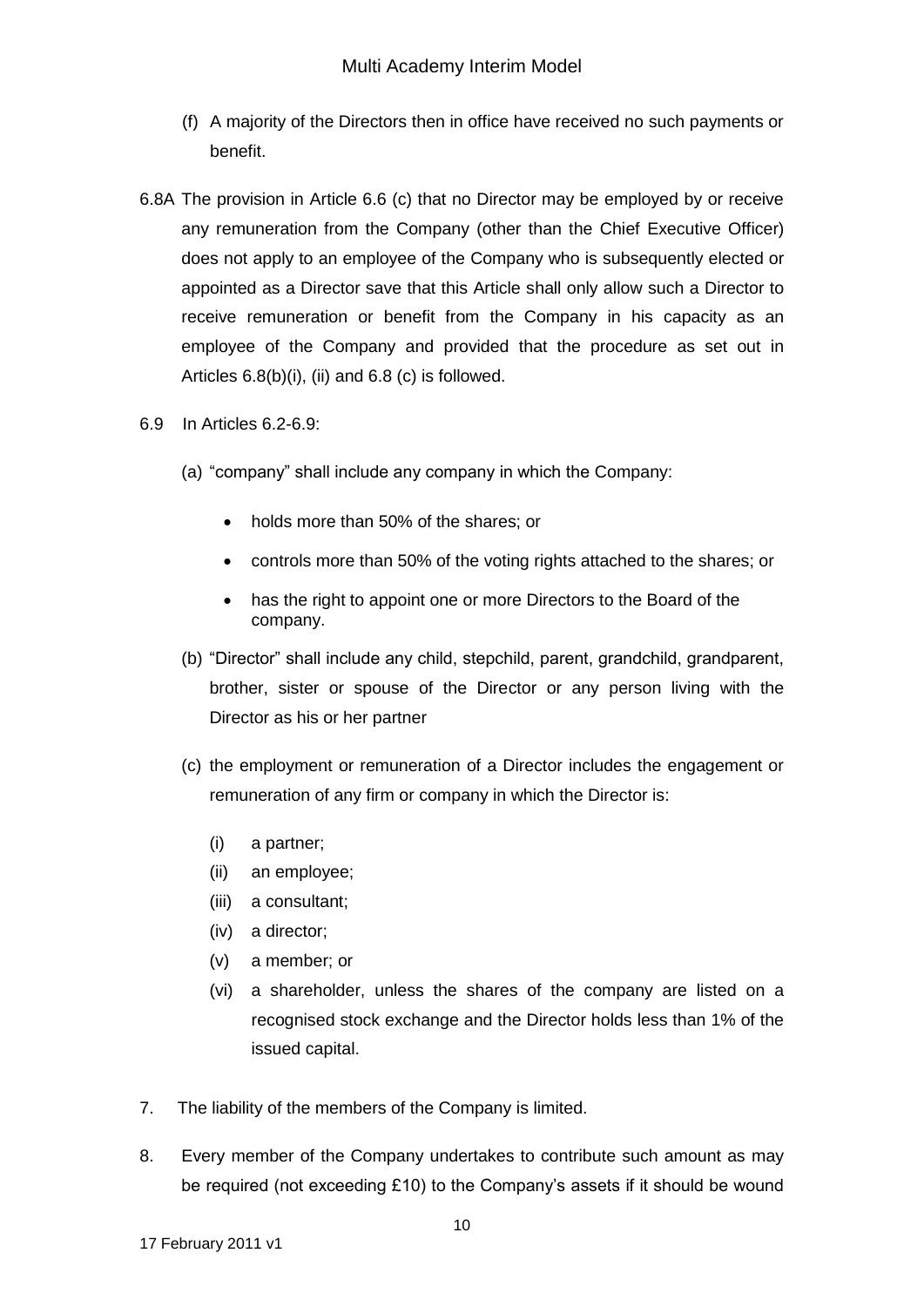up while he or she is a member or within one year after he or she ceases to be a member, for payment of the Company's debts and liabilities before he or she ceases to be a member, and of the costs, charges and expenses of winding up, and for the adjustment of the rights of the contributories among themselves.

- 9. If the Company is wound up or dissolved and after all its debts and liabilities (including any under section 483 of the Education Act 1996) have been satisfied there remains any property it shall not be paid to or distributed among the members of the Company, but shall be given or transferred to some other charity or charities having objects similar to the Object which prohibits the distribution of its or their income and property to an extent at least as great as is imposed on the Company by Article 6 above, chosen by the members of the Company at or before the time of dissolution and if that cannot be done then to some other charitable object.
- 10. No alteration or addition shall be made to or in the provisions of the Articles without the written consent of the Secretary of State.
- 11. No alteration or addition shall be made to or in the provisions of the Articles which would have the effect (a) that the Company would cease to be a company to which section 60 of the Companies Act 2006 applies; or (b) that the Company would cease to be a charity.

#### **MEMBERS**

- 12. The Members of the Company shall comprise
	- a. The Principal Sponsor;
	- b. Up to 3 persons appointed by the Principal Sponsor;
	- c. The Co-Sponsor;
	- d. 1 person appointed by the Secretary of State, in the event that the Secretary of State appoints a person for this purpose;
	- e. the chairman of the Directors; and
	- f. any person appointed under Article 16;
- 13. Each of the persons entitled to appoint Members in Article 12 shall have the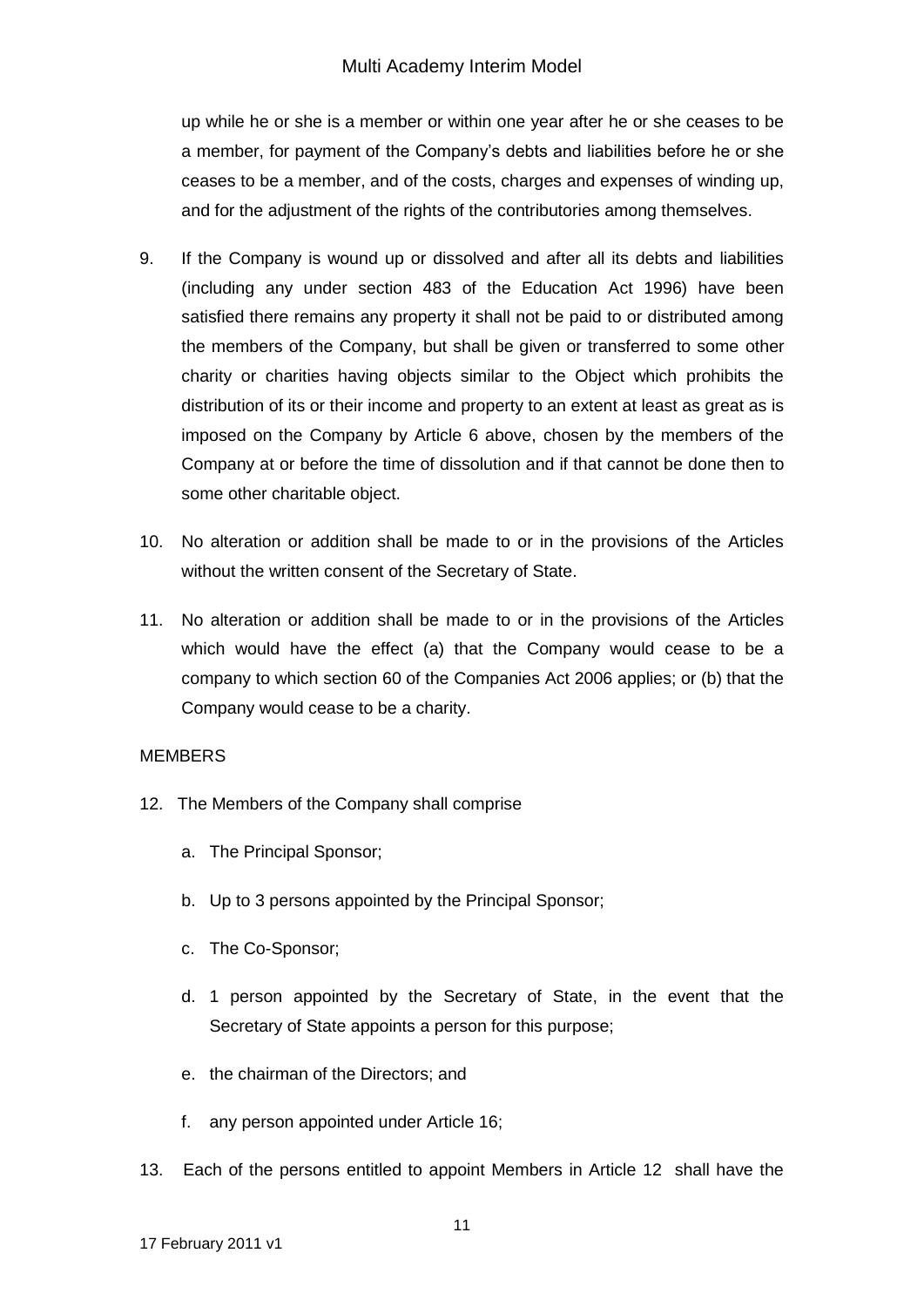right from time to time by written notice delivered to the Office to remove any Member appointed by them and to appoint a replacement Member to fill a vacancy whether resulting from such removal or otherwise.

- 14. If any of the persons entitled to appoint Members in Article 12:
	- a) in the case of an individual, die or become legally incapacitated;
	- b) in the case of a corporate entity, cease to exist and are not replaced by a successor institution; or
	- c) becomes insolvent or makes any arrangement or composition with their creditors generally

their right to appoint Members under these Articles shall vest in the remaining Members.

- 15. Membership will terminate automatically if:
	- a) a Member (which is a corporate entity) ceases to exist and is not replaced by a successor institution;
	- b) a Member (which is an individual) dies or becomes incapable by reason of mental disorder, illness or injury of managing and administering his or her own affairs; or
	- c) a Member becomes insolvent or makes any arrangement or composition with that Member's creditors generally.

16. The Members may agree unanimously in writing to appoint such additional Members as they think fit and may unanimously (save that the agreement of the Member(s) to be removed shall not be required) in writing agree to remove any such additional Members.

17. Every person nominated to be a Member of the Company shall either sign a written consent to become a Member or sign the register of Members on becoming a Member.

18. Any Member may resign provided that after such resignation the number of Members is not less than three. A Member shall cease to be one immediately on the receipt by the Company of a notice in writing signed by the person or persons entitled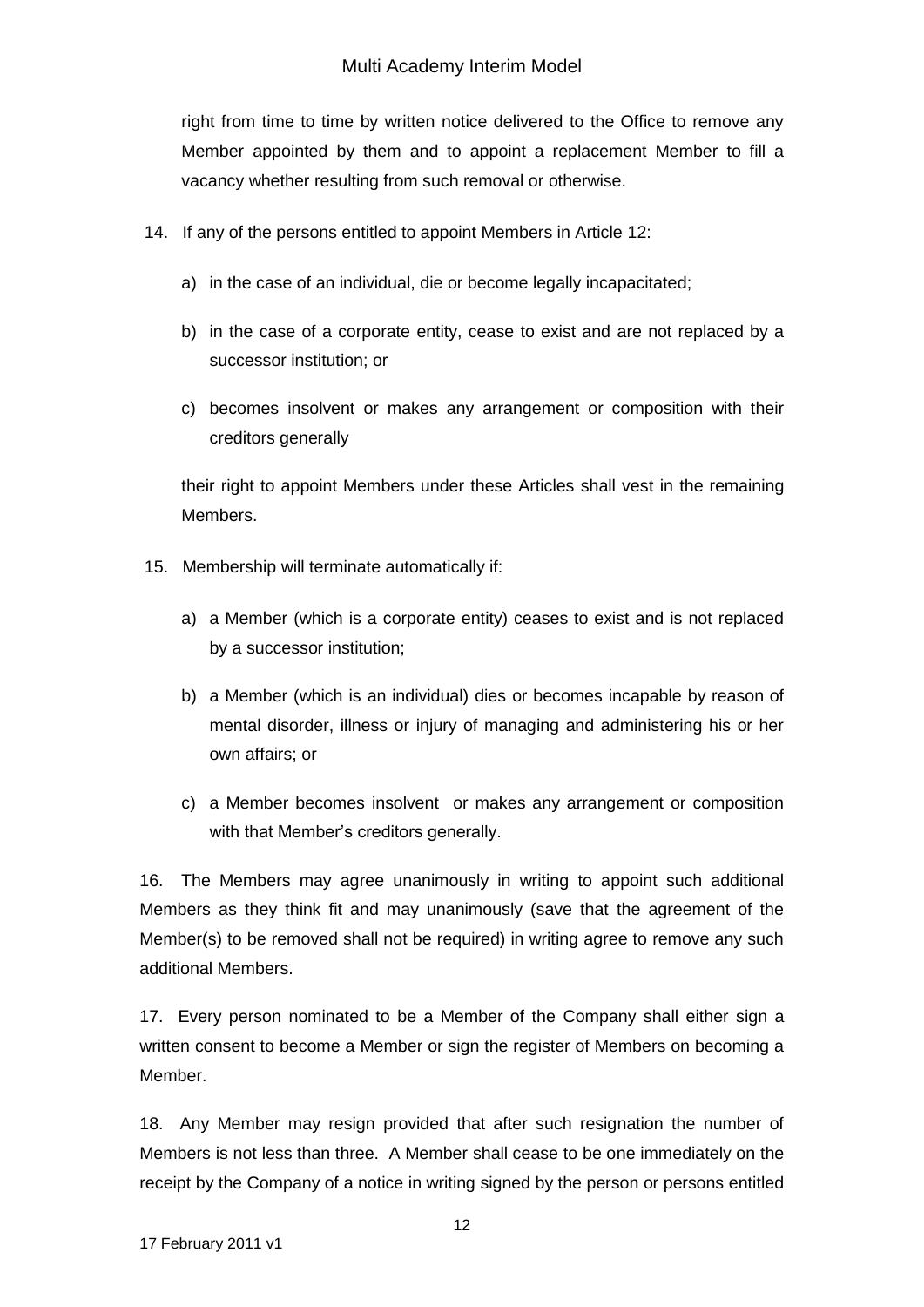to remove him under Articles 13 or 16 provided that no such notice shall take effect when the number of Members is less than three unless it contains or is accompanied by the appointment of a replacement Member.

#### GENERAL MEETINGS

- 19. The Company shall hold an Annual General Meeting each year in addition to any other meetings in that year, and shall specify the meeting as such in the notices calling it; and not more than fifteen months shall elapse between the date of one Annual General Meeting of the Company and that of the next. Provided that so long as the Company holds its first Annual General Meeting within eighteen months of its incorporation, it need not hold it in the year of its incorporation or in the following year. The Annual General Meeting shall be held at such time and place as the Directors shall appoint. All general meetings other than Annual General Meetings shall be called General Meetings.
- 20. The Directors may call general meetings and, on the requisition of Members pursuant to the provisions of the Companies Act 2006, shall forthwith proceed to convene a general meeting in accordance with that Act. If there are not within the United Kingdom sufficient Directors to call a general meeting, any Director or any Member of the Company may call a general meeting.

## NOTICE OF GENERAL MEETINGS

21. General meetings shall be called by at least fourteen clear days' notice but a general meeting may be called by shorter notice if it is so agreed by a majority in number of Members having a right to attend and vote and together representing not less than 90% of the total voting rights at that meeting.

The notice shall specify the time and place of the meeting and the general nature of the business to be transacted and, in the case of an Annual General Meeting, shall specify the meeting as such. The notice shall also state that the Member is entitled to appoint a proxy.

The notice shall be given to all the Members, to the Directors and auditors.

22. The accidental omission to give notice of a meeting to, or the non-receipt of notice of a meeting by, any person entitled to receive notice shall not invalidate the proceedings at that meeting.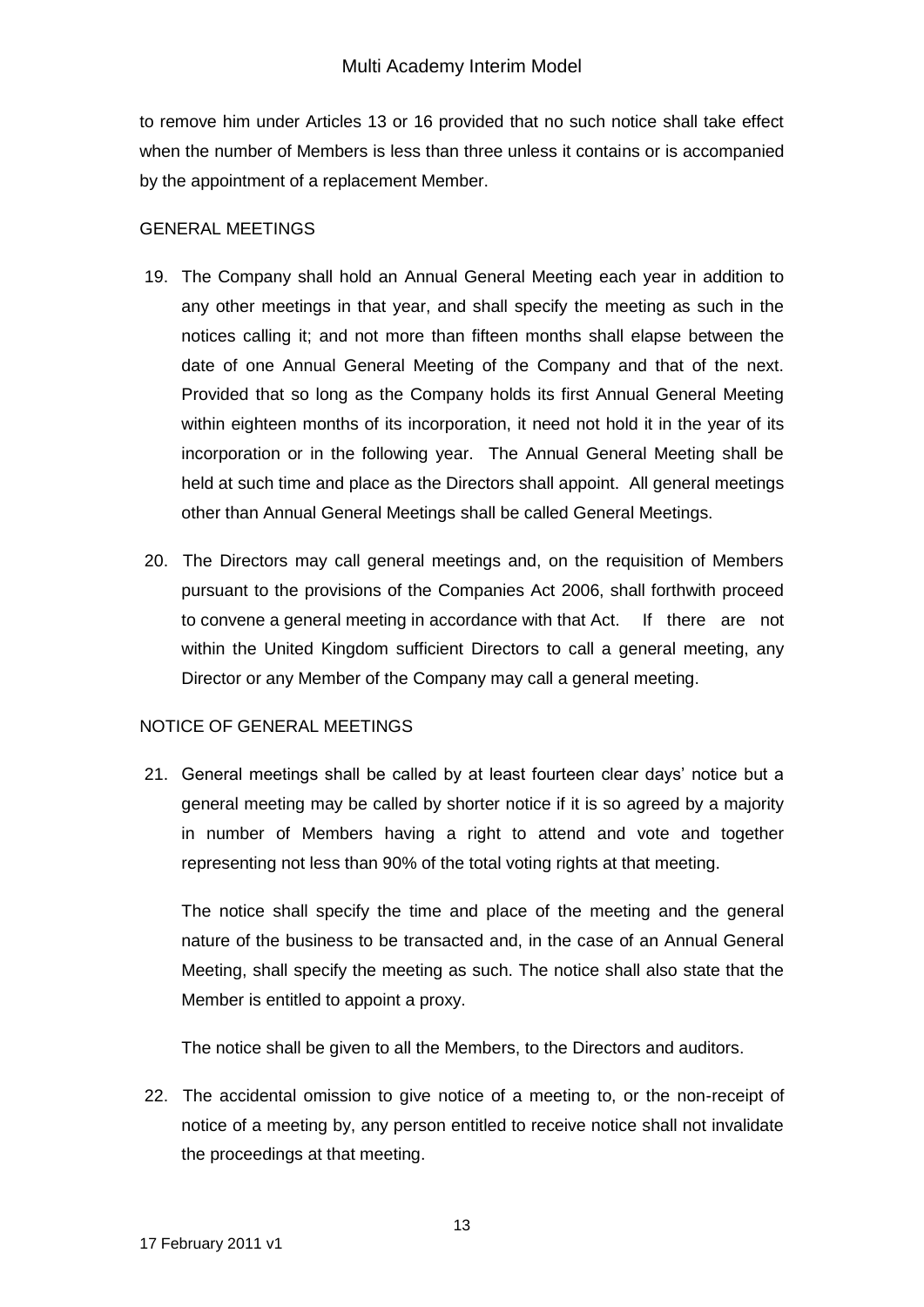### PROCEEDINGS AT GENERAL MEETINGS.

- 23. No business shall be transacted at any meeting unless a quorum is present. A Member counts towards the quorum by being present either in person or by proxy. Two persons entitled to vote upon the business to be transacted, each being a Member or a proxy of a Member or a duly authorised representative of a Member organisation shall constitute a quorum.
- 24. If a quorum is not present within half an hour from the time appointed for the meeting, or if during a meeting a quorum ceases to be present, the meeting shall stand adjourned to the same day in the next week at the same time and place or to such time and place as the Directors may determine.
- 25. The chairman, if any, of the Directors or in his absence some other Director nominated by the Directors shall preside as chairman of the meeting, but if neither the chairman nor such other Director (if any) be present within fifteen minutes after the time appointed for holding the meeting and willing to act, the Directors present shall elect one of their number to be chairman and, if there is only one Director present and willing to act, he shall be the chairman.
- 26. If no Director is willing to act as chairman, or if no Director is present within fifteen minutes after the time appointed for holding the meeting, the Members present and entitled to vote shall choose one of their number to be chairman.
- 27. A Director shall, notwithstanding that he is not a Member, be entitled to attend and speak at any general meeting.
- 28. The chairman may, with the consent of a majority of the Members at a meeting at which a quorum is present (and shall if so directed by the meeting), adjourn the meeting from time to time and from place to place, but no business shall be transacted at any adjourned meeting other than the business which might properly have been transacted at the meeting had the adjournment not taken place. When a meeting is adjourned for fourteen days or more, at least seven clear days' notice shall be given specifying the time and place of the adjourned meeting and the general nature of the business to be transacted. Otherwise it shall not be necessary to give any such notice.
- 29. A resolution put to the vote of the meeting shall be decided on a show of hands unless before, or on the declaration of the result of the show of hands, a poll is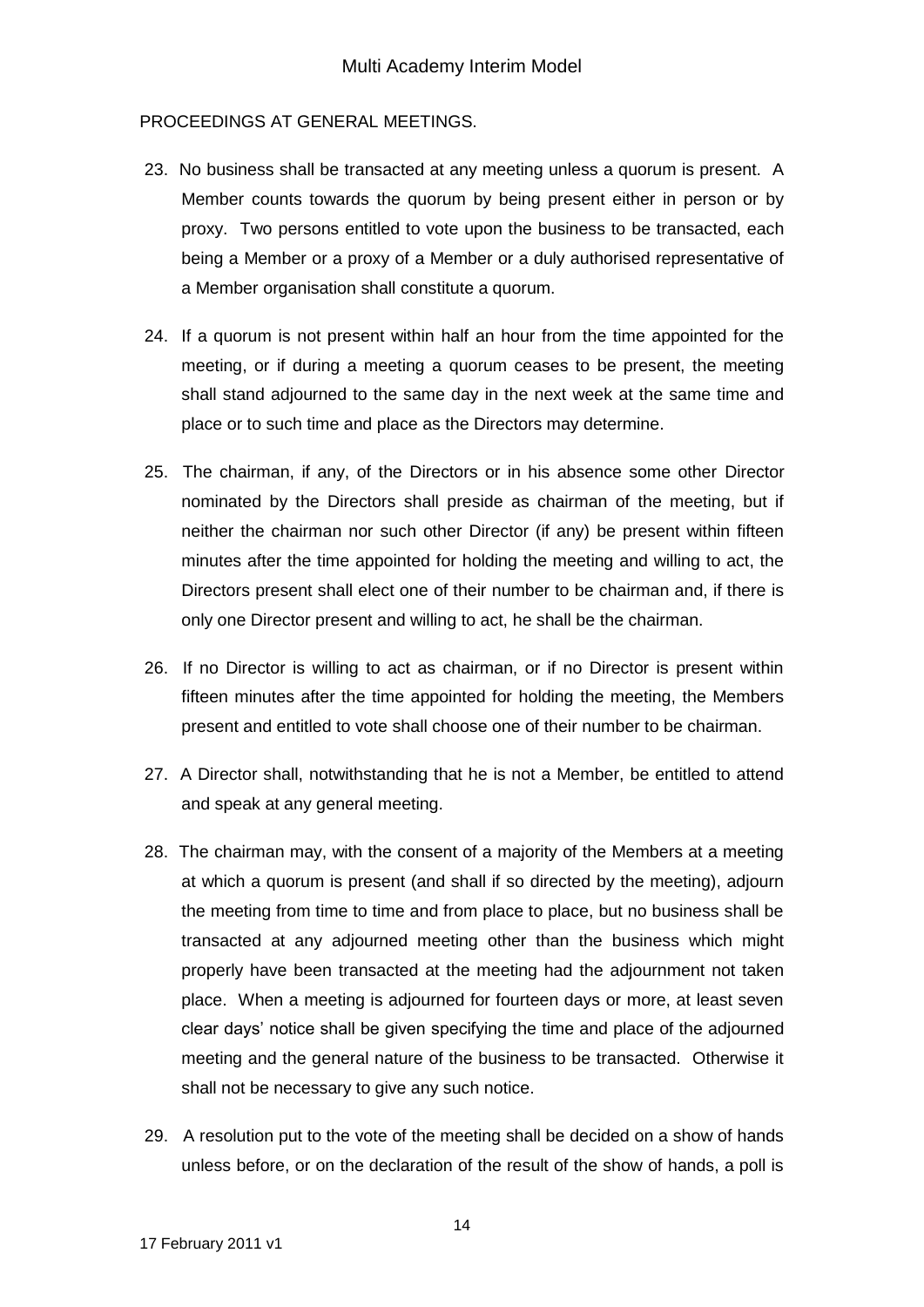duly demanded. Subject to the provisions of the Companies Act 2006, a poll may be demanded:-

- (a) by the chairman; or
- (b) by at least two Members having the right to vote at the meeting; or,
- (c) by a Member or Members representing not less than one-tenth of the total voting rights of all the Members having the right to vote at the meeting.
- 30. Unless a poll is duly demanded a declaration by the chairman that a resolution has been carried or carried unanimously, or by a particular majority, or lost, or not carried by a particular majority and an entry to that effect in the minutes of the meeting shall be conclusive evidence of the fact without proof of the number or proportion of the votes recorded in favour of or against such resolution.
- 31. The demand for a poll may be withdrawn, before the poll is taken, but only with the consent of the chairman. The withdrawal of a demand for a poll shall not invalidate the result of a show of hands declared before the demand for the poll was made.
- 32. A poll shall be taken as the chairman directs and he may appoint scrutineers (who need not be Members) and fix a time, date and place for declaring the results. The result of the poll shall be deemed to be the resolution of the meeting at which the poll was demanded.
- 33. A poll demanded on the election of the chairman or on a question of adjournment shall be taken immediately. A poll demanded on any other question shall be taken either immediately or at such time, date and place as the chairman directs not being more than thirty days after the poll is demanded. The demand for a poll shall not prevent continuance of a meeting for the transaction of any business other than the question on which the poll is demanded. If a poll is demanded before the declaration of the result of a show of hands and the demand is duly withdrawn, the meeting shall continue as if the demand had not been made.
- 34. No notice need be given of a poll not taken immediately if the time and place at which it is to be taken are announced at the meeting at which it is demanded. In other cases at least seven clear days' notice shall be given specifying the time and place at which the poll is to be taken.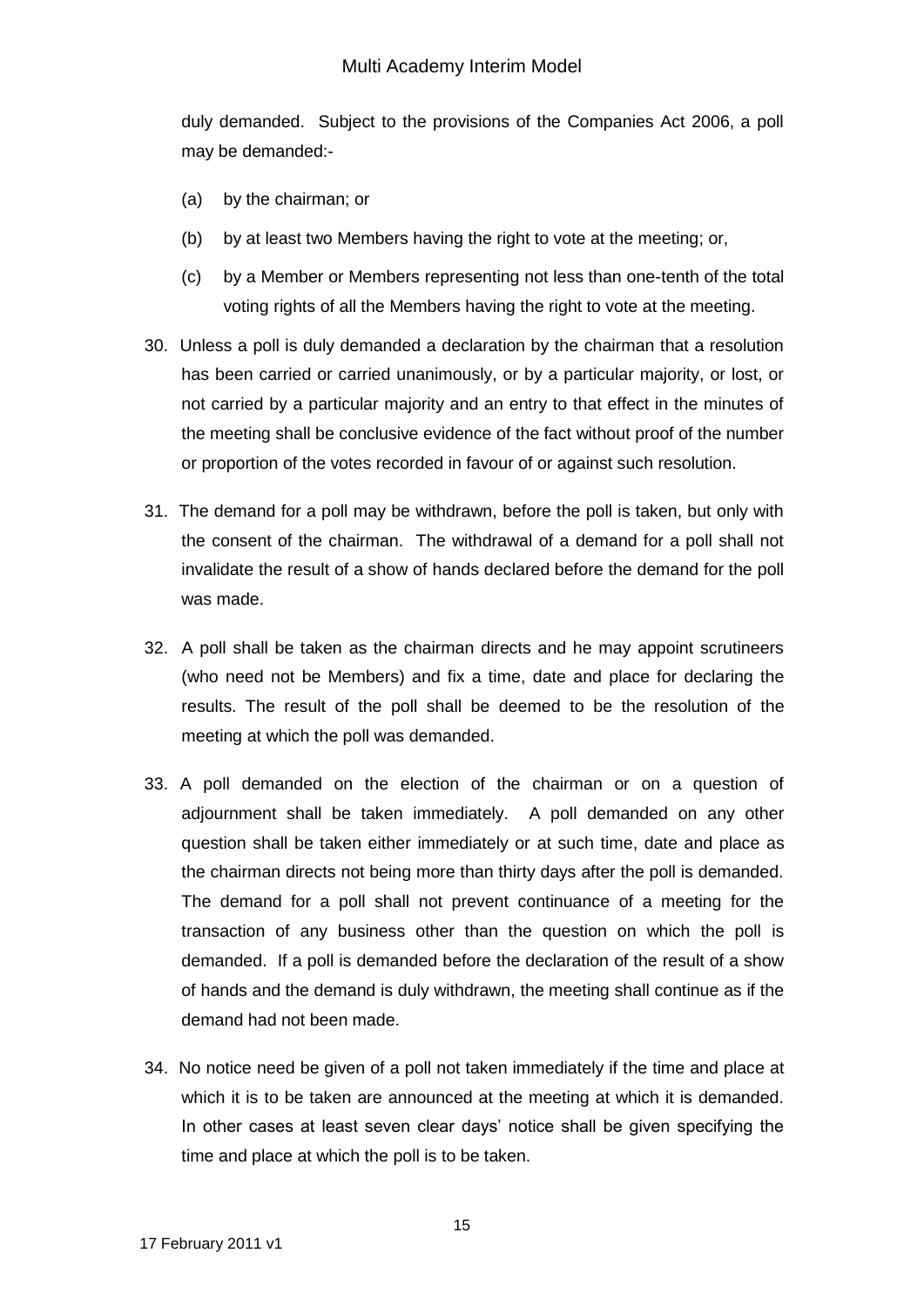35. A resolution in writing agreed by such number of members as required if it had been proposed at a general meeting shall be as effectual as if it had been passed at a general meeting duly convened and held provided that a copy of the proposed resolution has been sent to every Member. The resolution may consist of several instruments in the like form each agreed by one or more Members.

### VOTES OF MEMBERS

- 36. On the show of hands every Member present in person shall have one vote. On a poll every Member present in person or by proxy shall have one vote.
- 37. Not used.
- 38. No Member shall be entitled to vote at any general meeting unless all moneys then payable by him to the Company have been paid.
- 39. No objections shall be raised to the qualification of any person to vote at any general meeting except at the meeting or adjourned meeting at which the vote objected to is tendered, and every vote not disallowed at the meeting shall be valid. Any objection made in due time shall be referred to the chairman whose decision shall be final and conclusive.
- 40. An instrument appointing a proxy shall be in writing, signed by or on behalf of the appointer and shall be in the following form (or in a form as near thereto as circumstances allow or in any other form which is usual or which the Directors may approve) -.

"I/We, …….., of ………, being a Member/Members of the above named Company, hereby appoint …… of ……, or in his absence, …….. of ……. as my/our proxy to vote in my/our name[s] and on my/our behalf at the annual general meeting/ general meeting of the Company to be held on …..20[ ], and at any adjournment thereof.

Signed on ….. 20[ ]"

41. Where it is desired to afford Members an opportunity of instructing the proxy how he shall act the instrument appointing a proxy shall be in the following form (or in a form as near thereto as circumstances allow or in any other form which is usual or which the Directors may approve)-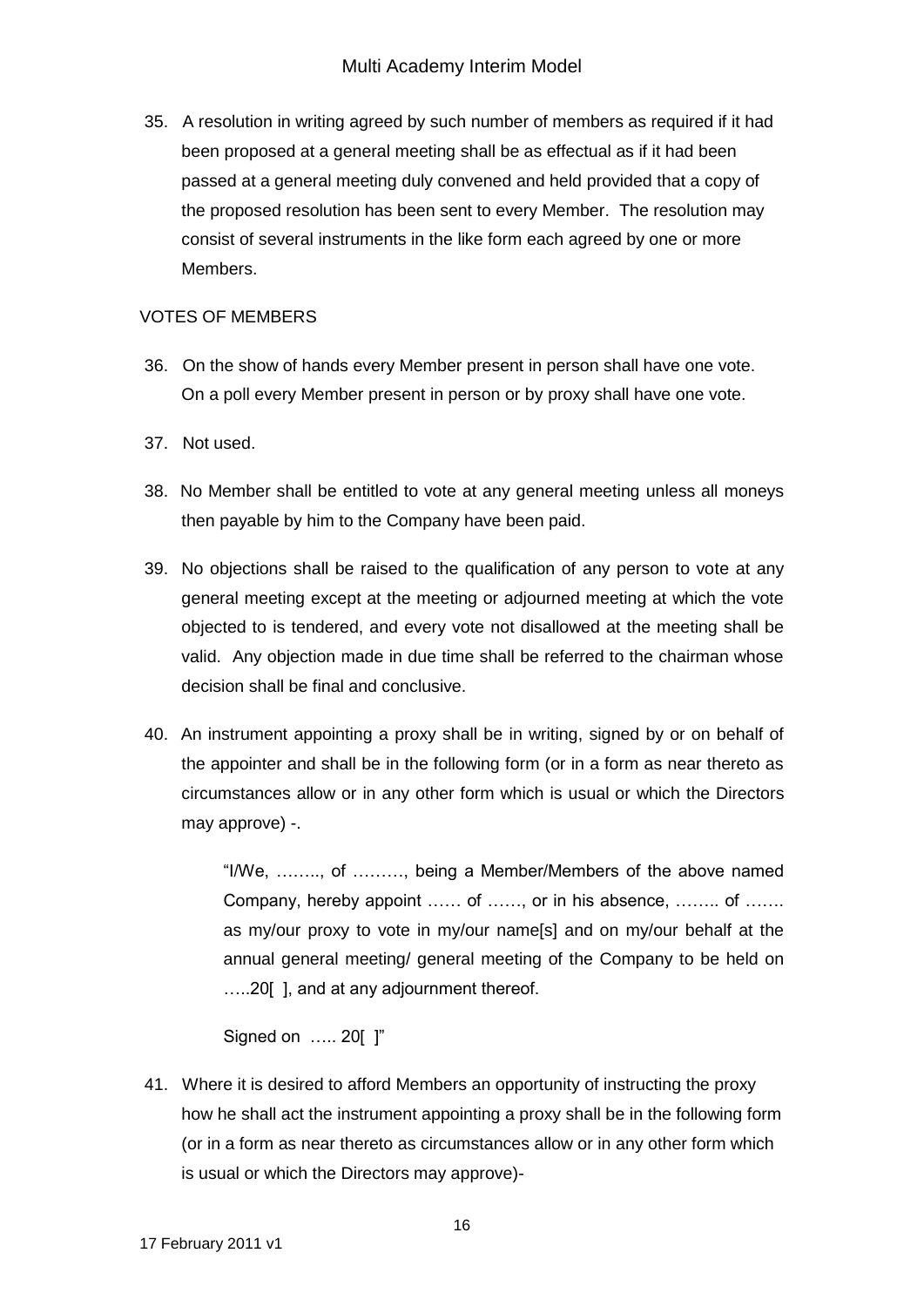"I/We, ……., of ……., being a Member/Members of the above-named Company, hereby appoint …. of ……., or in his absence, ….. of ……, as my/our proxy to vote in my/our name[s] and on my/our behalf at the annual general meeting/ general meeting of the Company, to be held on .... 20 [], and at any adjournment thereof.

This form is to be used in respect of the resolutions mentioned below as follows:

Resolution No. 1 \*for \* against

Resolution No. 2 \*for \* against.

Strike out whichever is not desired.

Unless otherwise instructed, the proxy may vote as he thinks fit or abstain from voting.

Signed on …. 20[ ]"

- 42. The instrument appointing a proxy and any authority under which it is signed or a copy of such authority certified by a notary or in some other way approved by the Directors may -
	- (a) be deposited at the office or at such other place within the United Kingdom as is specified in the notice convening the meeting or in any instrument of proxy sent out by the Company in relation to the meeting not less than 48 hours before the time for holding the meeting or adjourned meeting at which the person named in the instrument proposes to vote, or
	- (b) in the case of a poll taken more than 48 hours after it is demanded, be deposited as aforesaid after the poll has been demanded and not less than 24 hours before the time appointed for the taking of the poll;
	- (c) where the poll is not taken forthwith but is taken not more than 48 hours after it was demanded, be delivered at the meeting at which the poll was demanded to the chairman or to the Secretary or to any Director;

and an instrument of proxy which is not deposited or delivered in a manner so permitted shall be invalid.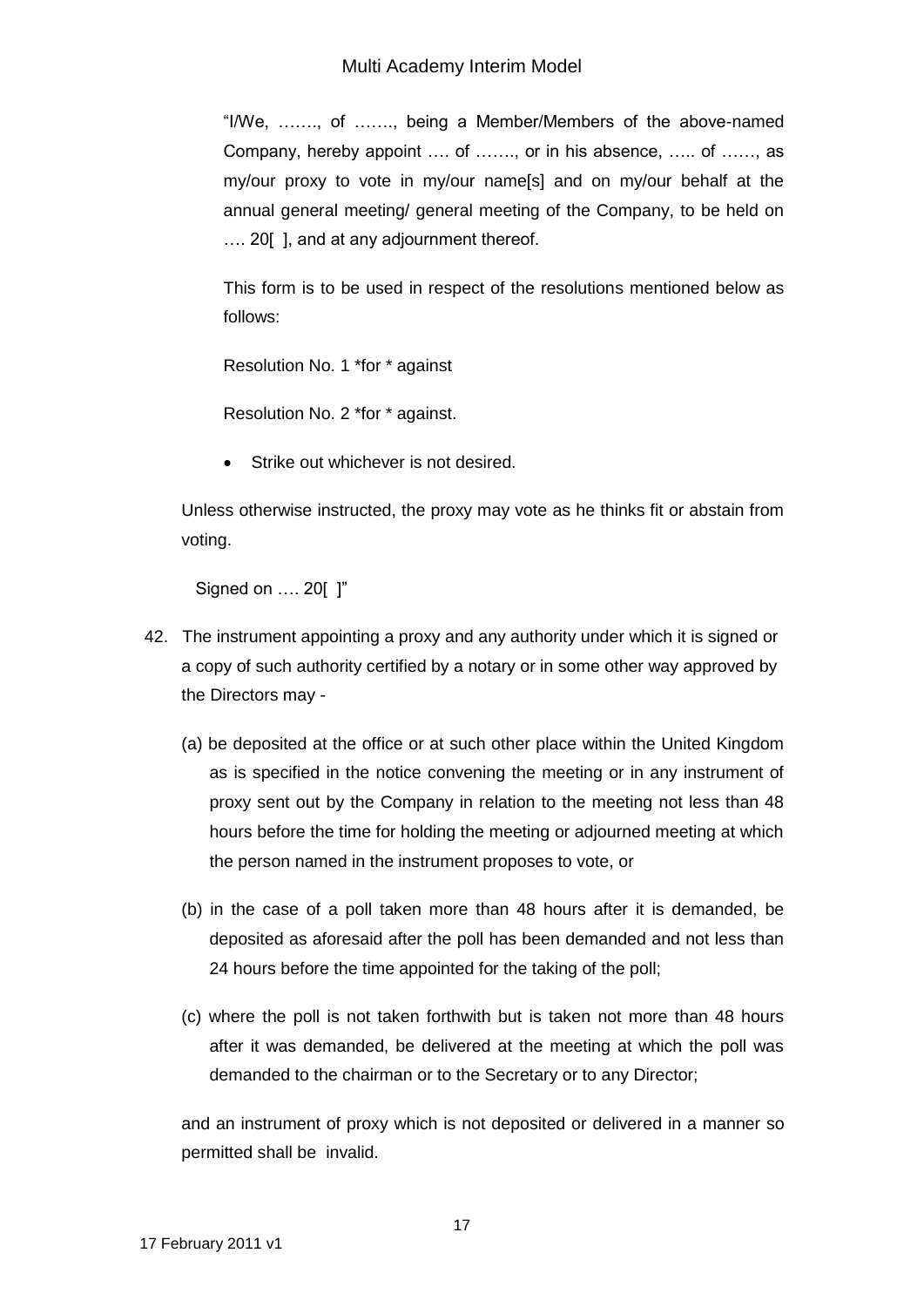## Multi Academy Interim Model

43. A vote given or poll demanded by proxy or by the duly authorised representative of a corporation shall be valid notwithstanding the previous determination of the authority of the person voting or demanding a poll unless notice of the determination was received by the Company at the office or at such other place at which the instrument of proxy was duly deposited before the commencement of the meeting or adjourned meeting at which the vote given or the poll demanded or (or in the case of a poll taken otherwise than on the same day as the meeting or adjourned meeting) the time appointed for taking the poll.

44. Any organisation which is a Member of the Company may by resolution of its board of directors or other governing body authorise such person as it thinks fit to act as its representative at any meeting of the Company, and the person so authorised shall be entitled to exercise the same powers on behalf of the organisation which he represents as that organisation could exercise if it were an individual Member of the Company.

#### DIRECTORS

45. The number of Directors shall be not less than three but (unless otherwise determined by ordinary resolution) shall not be subject to any maximum.

46. Subject to Articles 48-49 and 63, the Company shall have the following Directors:

- a. up to 8 Sponsor Directors, appointed under Article 50;
- b. up to 1 Co-Sponsor Director, if appointed under Article 50A;
- c. Academy Directors appointed under Article 51 or Article 52;
- d. the Chief Executive Officer;
- e. a minimum of 2 Parent Directors appointed under Articles 53-56 ;
- f. Any Additional Directors, if appointed under Article 61, 61A or 67A;
- g. Any Further Directors, if appointed under Article 62 or Article 67A;
- h. Up to 2 Directors, if appointed by the Secretary of State in accordance with the terms of any of the Relevant Funding Agreements following the provision of a notice by the Company to terminate that Relevant Funding Agreement.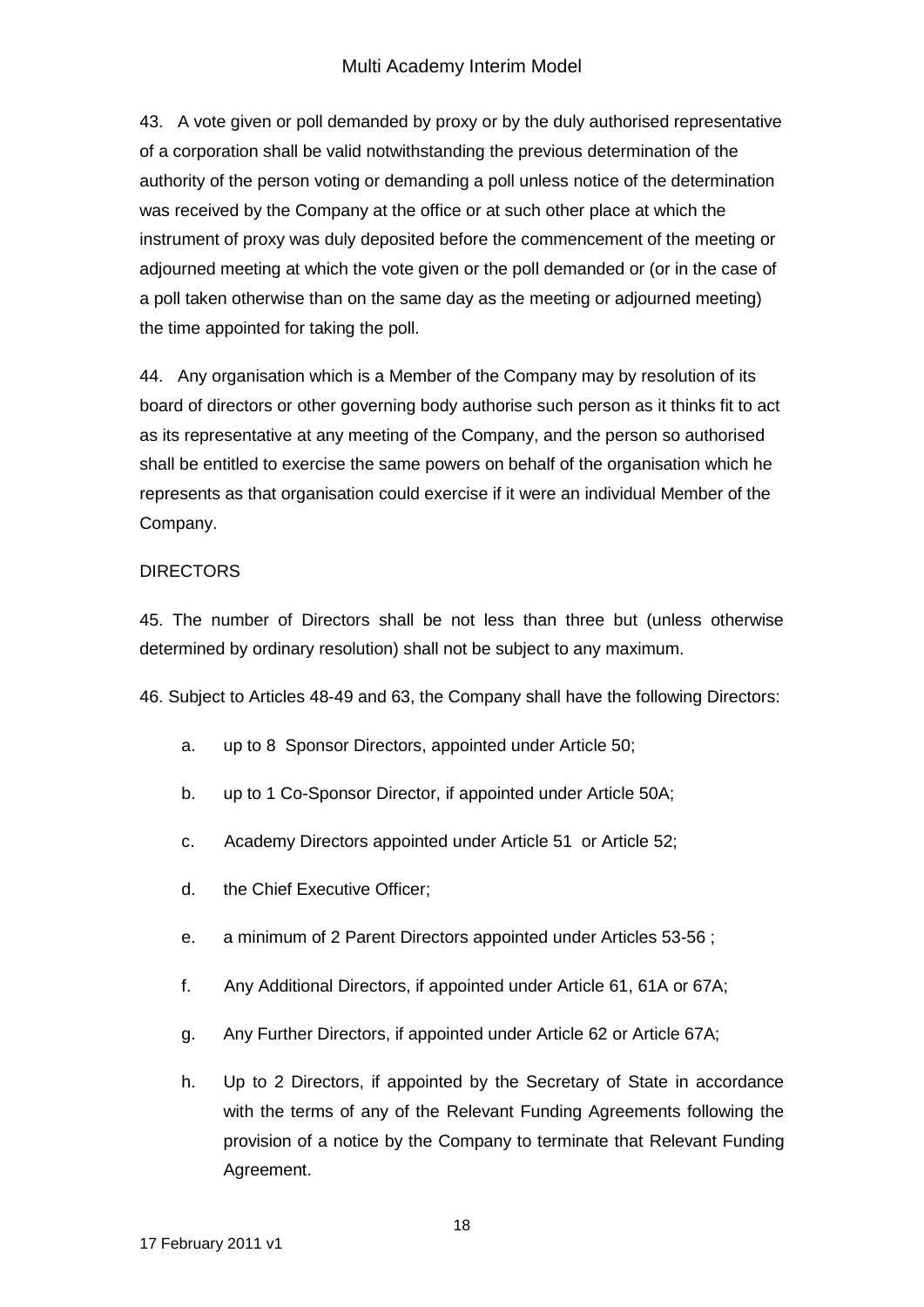47. The Company may also have any Co-opted Director appointed under Article 58.

48. The first Directors shall be those persons named in the statement delivered pursuant to sections 9 and 12 of the Companies Act 2006.

49. Future Directors shall be appointed or elected, as the case may be, under these Articles. Where it is not possible for such a Director to be appointed or elected due to the fact that an Academy has not yet been established or the Chief Executive Officer has not been appointed, then the relevant Article or part thereof shall not apply.

## APPOINTMENT OF DIRECTORS

50. The Principal Sponsor shall appoint the Sponsor Directors and may appoint himself as a Sponsor Director<sup>1</sup>.

50A. The Co-Sponsor shall appoint the Co-Sponsor Director.

## ACADEMY DIRECTORS

51. Subject to Article 52, the chairman of each Local Governing Body shall be an Academy Director for as long as he remains in office as such and shall be appointed by the Directors of the Company but they shall appoint as the chairman of a Local Governing Body someone other than the Chief Executive Officer.

52. If the number of Academies exceeds 5, the chairmen of the Local Governing Bodies shall elect 5 persons from amongst their numbers to be the Academy Directors. Any person elected in accordance with this Article shall only remain an Academy Director for as long as he remains chairman of a Local Governing Body. The Directors shall make all necessary arrangements for, and determine all other matters relating to, the election of the Academy Directors in accordance with this Article. Any election of the Academy Directors which is contested shall be held by secret ballot.

# PARENT DIRECTORS

53. There shall be a minimum of 2 Parent Directors for every 10 or fewer Academies.

<sup>1</sup> 1 If there is more than one Member entitled to appoint Sponsor Directors then the number of Sponsor Directors a Member is entitled to appoint under this Article shall be amended proportionally to reflect each Member's contribution to the Company.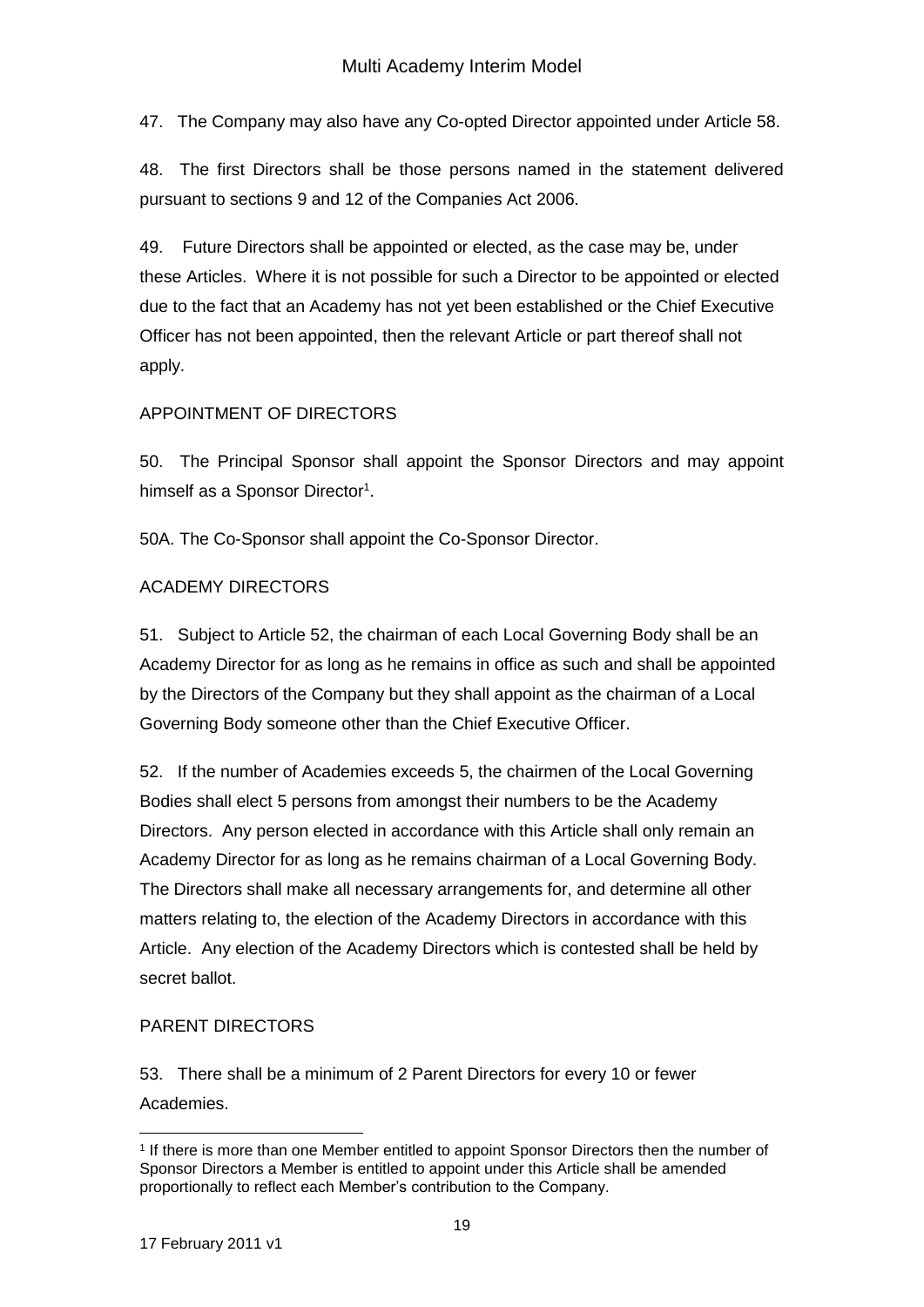54. Parent Directors shall be elected by the Parent members of the Local Governing Bodies (who shall themselves have been elected or appointed in accordance with the terms of reference determined by the Directors from time to time) from amongst their number. The elected Parent Directors must be a parent of a registered pupil at one of the Academies at the time when he is elected.

54A. The number of Parent Directors required shall be made up by Parent Directors appointed by the Directors if the number of parents standing for election is less than the number of vacancies.

55. The Directors shall make all necessary arrangements for, and determine all other matters relating to, an election of the Parent Directors, including any question of whether a person is a parent of a registered pupil at one of the Academies. Any election of the Parent Directors which is contested shall be held by secret ballot.

56. In appointing a Parent Director the Directors shall appoint a person who is the parent of a registered pupil at an Academy; or where it is not reasonably practical to do so, a person who is the parent of a child of compulsory school age.

# CHIEF EXECUTIVE OFFICER

57. The Chief Executive Officer shall be a Director for as long as he remains in office as such.

## CO-OPTED DIRECTORS

58. The Directors may appoint up to 2 Co-opted Directors. A 'Co-opted Director' means a person who is appointed to be a Director by being Co-opted by Directors who have not themselves been so appointed. The Directors may not co-opt an employee of the Company as a Co-opted Director if thereby the number of Directors who are employees of the Company would exceed one third of the total number of Directors including the Chief Executive Officer.

## APPOINTMENT OF ADDITIONAL DIRECTORS

59. The Secretary of State may give a warning notice to the Directors where he is satisfied—

> i) that the standards of performance of pupils at any of the Academies are unacceptably low, or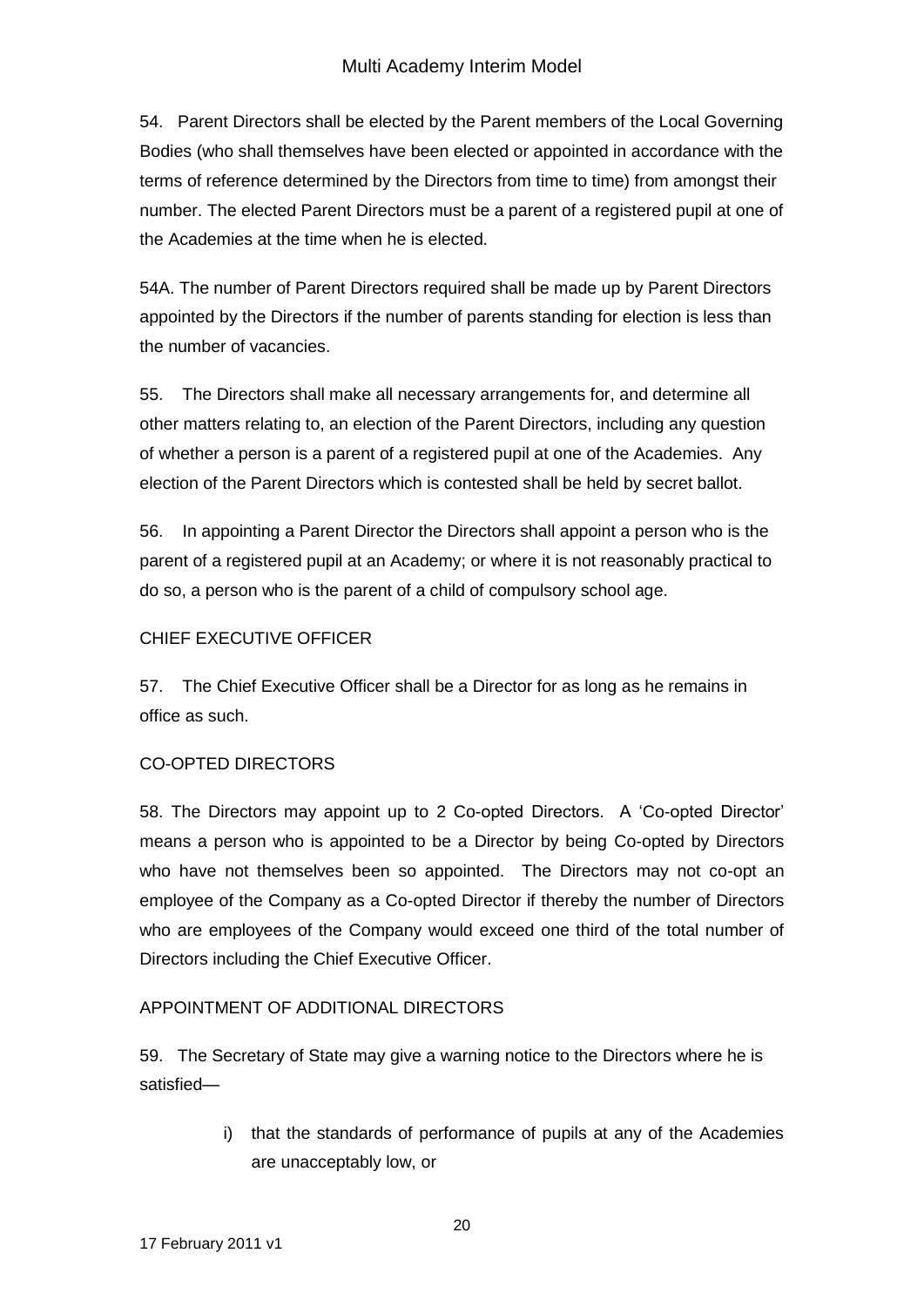- ii) that there has been a serious breakdown in the way any of the Academies are managed or governed, or
- iii) that the safety of pupils or staff of any of the Academies is threatened (whether by a breakdown of discipline or otherwise).

60. For the purposes of Article 59 a 'warning notice' is a notice in writing by the Secretary of State to the Company delivered to the Office setting out—

- (a) the matters referred to in Article 59;
- (b) the action which he requires the Directors to take in order to remedy those matters; and
- (c) the period within which that action is to be taken by the Directors ('the compliance period').

61. The Secretary of State may appoint such Additional Directors as he thinks fit if the Secretary of State has:

- (a) given the Directors a warning notice in accordance with Article 59; and
- (b) the Directors have failed to comply, or secure compliance, with the notice to the Secretary of State's satisfaction within the compliance period.

61A The Secretary of State may also appoint such Additional Directors where following an Inspection by the Chief Inspector in accordance with the Education Act 2005 (an "Inspection") an Academy receives an Ofsted grading (being a grade referred to in The Framework for School Inspection or any modification or replacement of that document for the time being in force) which amounts to a drop, either from one Inspection to the next Inspection or between any two Inspections carried out within a 5 year period, of two Ofsted grades. For the purposes of the foregoing the grade received by the predecessor school as defined in the Relevant Funding Agreement shall be regarded as the grade received by the Academy.

62. The Secretary of State may also appoint such Further Directors as he thinks fit if a Special Measures Termination Event (as defined in the Relevant Funding Agreement) occurs in respect of any Academy.

63. Within 5 days of the Secretary of State appointing any Additional or Further Directors in accordance with Articles 61, 61A or 62, any Sponsor Directors appointed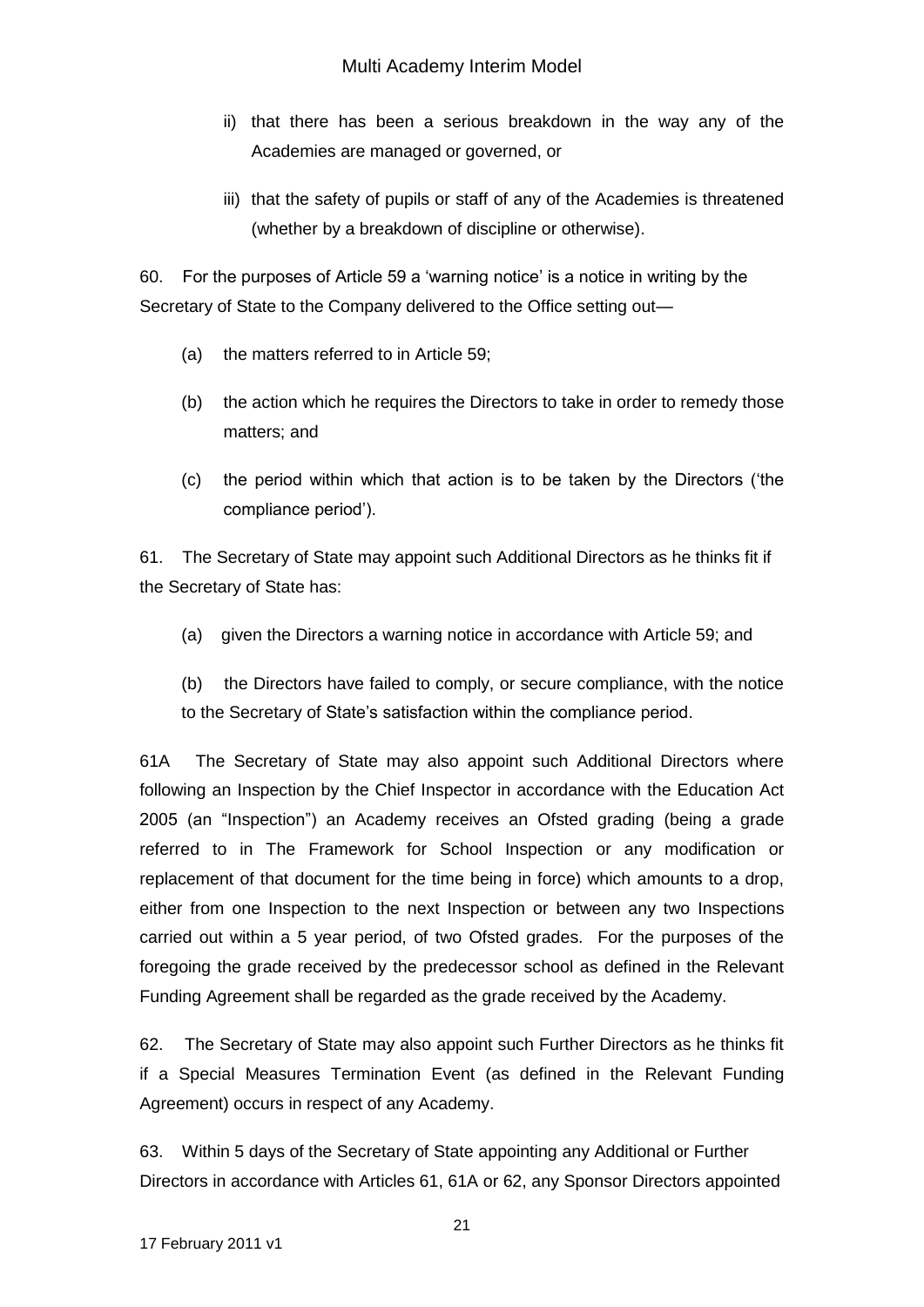under Article 50 and holding office immediately preceding the appointment of such Directors, shall resign immediately and the Principal Sponsor's power to appoint Directors under Article 50 shall remain suspended until the Secretary of State removes one or more of the Additional or Further Directors.

### TERM OF OFFICE

64. The term of office for any Director shall be 4 years, save that this time limit shall not apply to either the Chief Executive Officer or the Principal Sponsor (during any period that the Principal Sponsor is a Director). Subject to remaining eligible to be a particular type of Director, any Director may be re-appointed or re-elected.

### RESIGNATION AND REMOVAL

65. A Director shall cease to hold office if he resigns his office by notice to the Company (but only if at least three Directors will remain in office when the notice of resignation is to take effect).

66. A Director shall cease to hold office if he is removed by the person or persons who appointed him. This Article does not apply in respect of a Parent Director or Academy Director.

67. Where a Director resigns his office or is removed from office, the Director or, where he is removed from office, those removing him, shall give written notice thereof to the Secretary.

67A. Where an Additional or Further Director appointed pursuant to Articles 61, 61A or 62 ceases to hold office as a Director for any reason, other than being removed by the Secretary of State, the Secretary of State shall be entitled to appoint an Additional or Further Director in his place.

## DISQUALIFICATION OF DIRECTORS

68. No person shall be qualified to be a Director unless he is aged 18 or over at the date of his election or appointment. No current pupil of any of the Academies shall be a Director.

69. A Director shall cease to hold office if he becomes incapable by reason of mental disorder, illness or injury of managing or administering his own affairs.

70. A Director shall cease to hold office if he is absent without the permission of the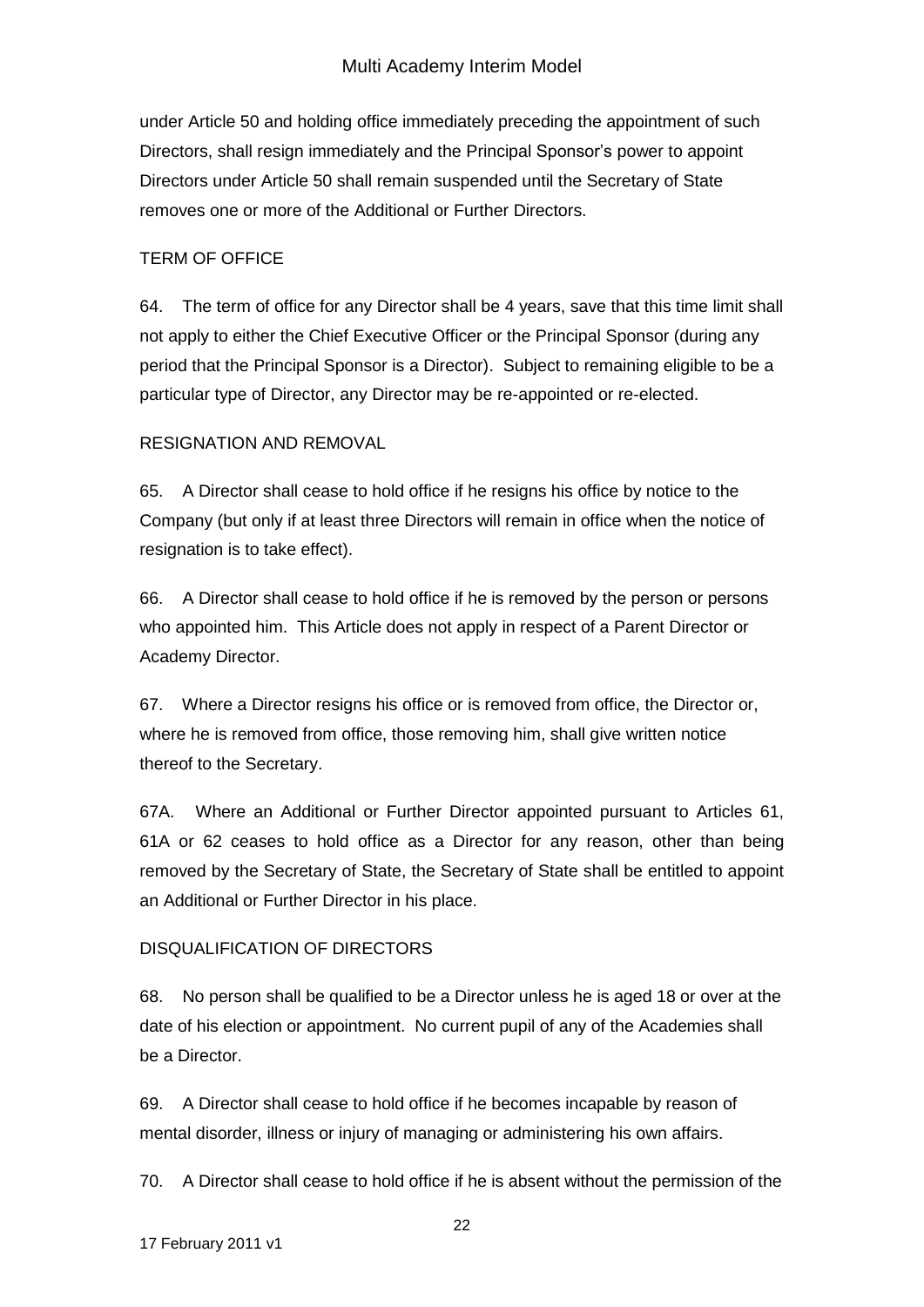Directors from all their meetings held within a period of six months and the Directors resolve that his office be vacated.

71. A person shall be disqualified from holding or continuing to hold office as a Director if—

- (a) his estate has been sequestrated and the sequestration has not been discharged, annulled or reduced; or
- (b) he is the subject of a bankruptcy restrictions order or an interim order.

72. A person shall be disqualified from holding or continuing to hold office as a Director at any time when he is subject to a disqualification order or a disqualification undertaking under the Company Directors Disqualification Act 1986 or to an order made under section 429(2)(b) of the Insolvency Act 1986 (failure to pay under county court administration order).

73. A Director shall cease to hold office if he ceases to be a Director by virtue of any provision in the Companies Act 2006 or is disqualified from acting as a trustee by virtue of section 72 of the Charities Act 1993 (or any statutory re-enactment or modification of that provision).

74. A person shall be disqualified from holding or continuing to hold office as a Director if he has been removed from the office of charity trustee or trustee for a charity by an order made by the Charity Commission or the High Court on the grounds of any misconduct or mismanagement in the administration of the charity for which he was responsible or to which he was privy, or which he by his conduct contributed to or facilitated.

75. A person shall be disqualified from holding or from continuing to hold office as a Director at any time when he is:

(a) included in the list kept by the Secretary of State under section 1 of the Protection of Children Act 1999; or

(b) disqualified from working with children in accordance with Section 35 of the Criminal Justice and Court Services Act 2000; or

(c) barred from regulated activity relating to children (within the meaning of section 3(2) of the Safeguarding Vulnerable Groups Act 2006)

23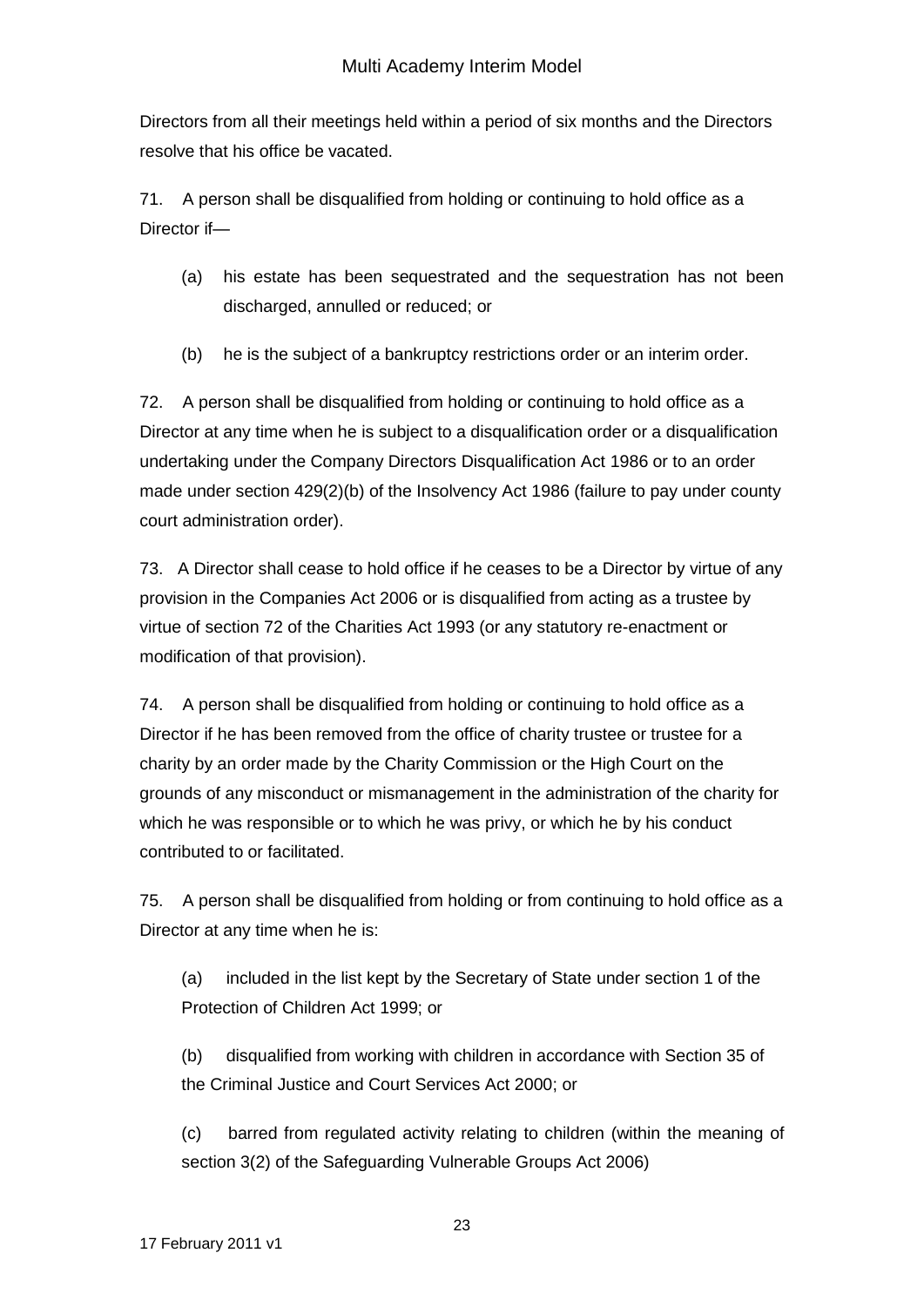76. A person shall be disqualified from holding or continuing to hold office as a Director if he is a person in respect of whom a direction has been made under section 142 of the Education Act 2002 or is subject to any prohibition or restriction which takes effect as if contained in such a direction.

77. A person shall be disqualified from holding or continuing to hold office as a Director where he has, at any time, been convicted of any criminal offence, excluding any that have been spent under the Rehabilitation of Offenders Act 1974 as amended, and excluding any offence for which the maximum sentence is a fine or a lesser sentence except where a person has been convicted of any offence which falls under section 72 of the Charities Act 1993.

78. After the first Academy has opened, a person shall be disqualified from holding or continuing to hold office as a Director if he has not provided to the chairman of the Directors a criminal records certificate at an enhanced disclosure level under section 113B of the Police Act 1997. In the event that the certificate discloses any information which would in the opinion of either the chairman or the Chief Executive Officer confirm their unsuitability to work with children that person shall be disqualified. If a dispute arises as to whether a person shall be disqualified, a referral shall be made to the Secretary of State to determine the matter. The determination of the Secretary of State shall be final.

79. Where, by virtue of these Articles a person becomes disqualified from holding, or continuing to hold office as a Director; and he is, or is proposed, to become such a Director, he shall upon becoming so disqualified give written notice of that fact to the Secretary.

80. Articles 68 to 79 and Articles 97-98 also apply to any member of any committee of the Directors, including a Local Governing Body, who is not a Director.

## SECRETARY TO THE DIRECTORS

81. The Secretary shall be appointed by the Directors for such term, at such remuneration and upon such conditions as they may think fit; and any Secretary so appointed may be removed by them. The Secretary shall not be a Director, or a Principal. Notwithstanding this Article, the Directors may, where the Secretary fails to attend a meeting of theirs, appoint any one of their number or any other person to act as Secretary for the purposes of that meeting.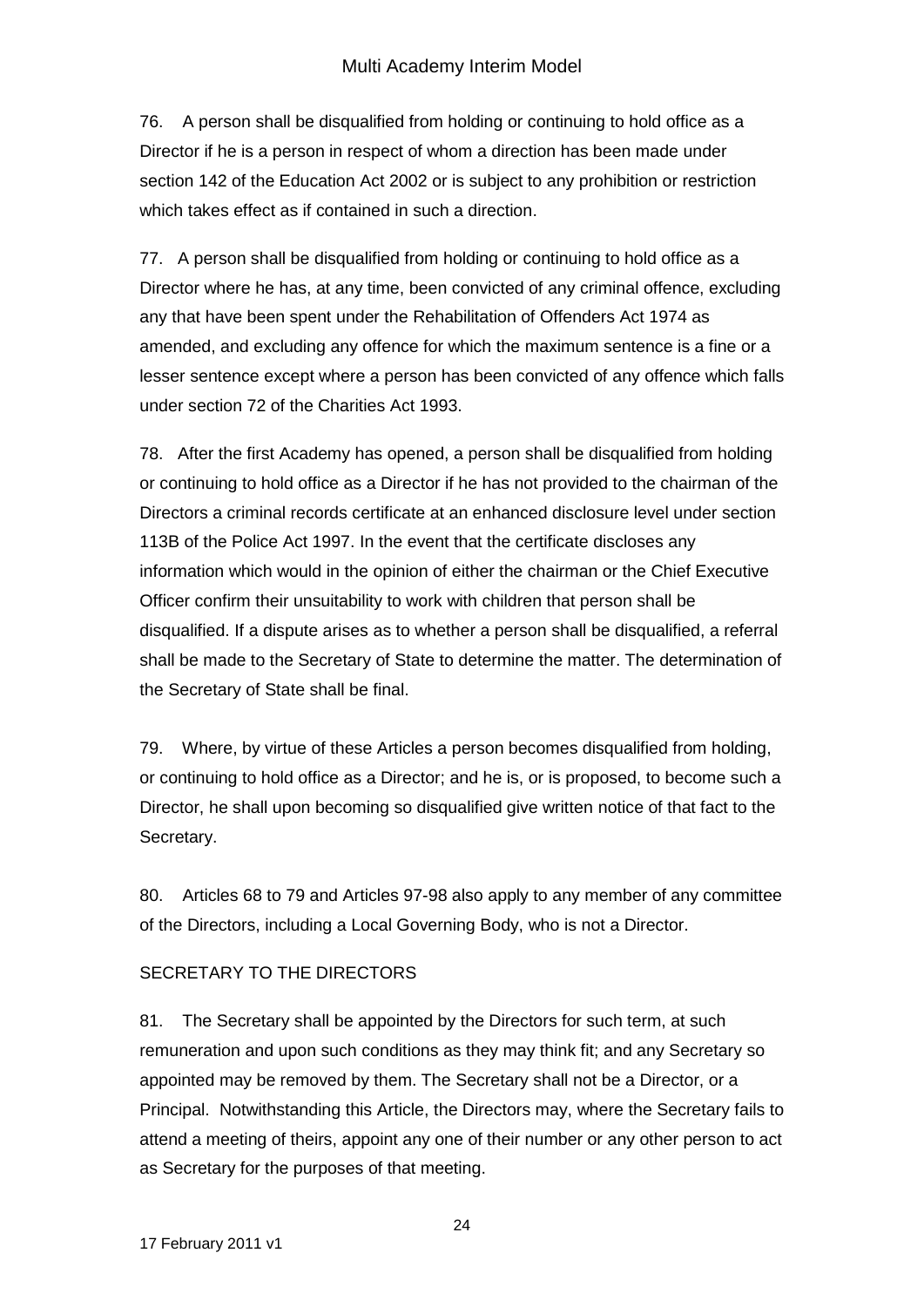# CHAIRMAN AND VICE-CHAIRMAN OF THE DIRECTORS

82. The Directors shall each school year, at their first meeting in that year, elect a chairman and a vice-chairman from among their number. A Director who is employed by the Company shall not be eligible for election as chairman or vice-chairman.

83. Subject to Article 84, the chairman or vice-chairman shall hold office as such until his successor has been elected in accordance with Article 85.

84. The chairman or vice-chairman may at any time resign his office by giving notice in writing to the Secretary. The chairman or vice-chairman shall cease to hold office if—

- (a) he ceases to be a Director;
- (b) he is employed by the Company;
- (c) he is removed from office in accordance with these Articles; or
- (d) in the case of the vice-chairman, he is elected in accordance with these Articles to fill a vacancy in the office of chairman.

85. Where by reason of any of the matters referred to in Article 84, a vacancy arises in the office of chairman or vice-chairman, the Directors shall at their next meeting elect one of their number to fill that vacancy.

86. Where the chairman is absent from any meeting or there is at the time a vacancy in the office of the chairman, the vice-chairman shall act as the chair for the purposes of the meeting.

87. Where in the circumstances referred to in Article 86 the vice-chairman is also absent from the meeting or there is at the time a vacancy in the office of vicechairman, the Directors shall elect one of their number to act as a chairman for the purposes of that meeting, provided that the Director elected shall not be a person who is employed by the Company.

88. The Secretary shall act as chairman during that part of any meeting at which the chairman is elected.

89. Any election of the chairman or vice-chairman which is contested shall be held by secret ballot.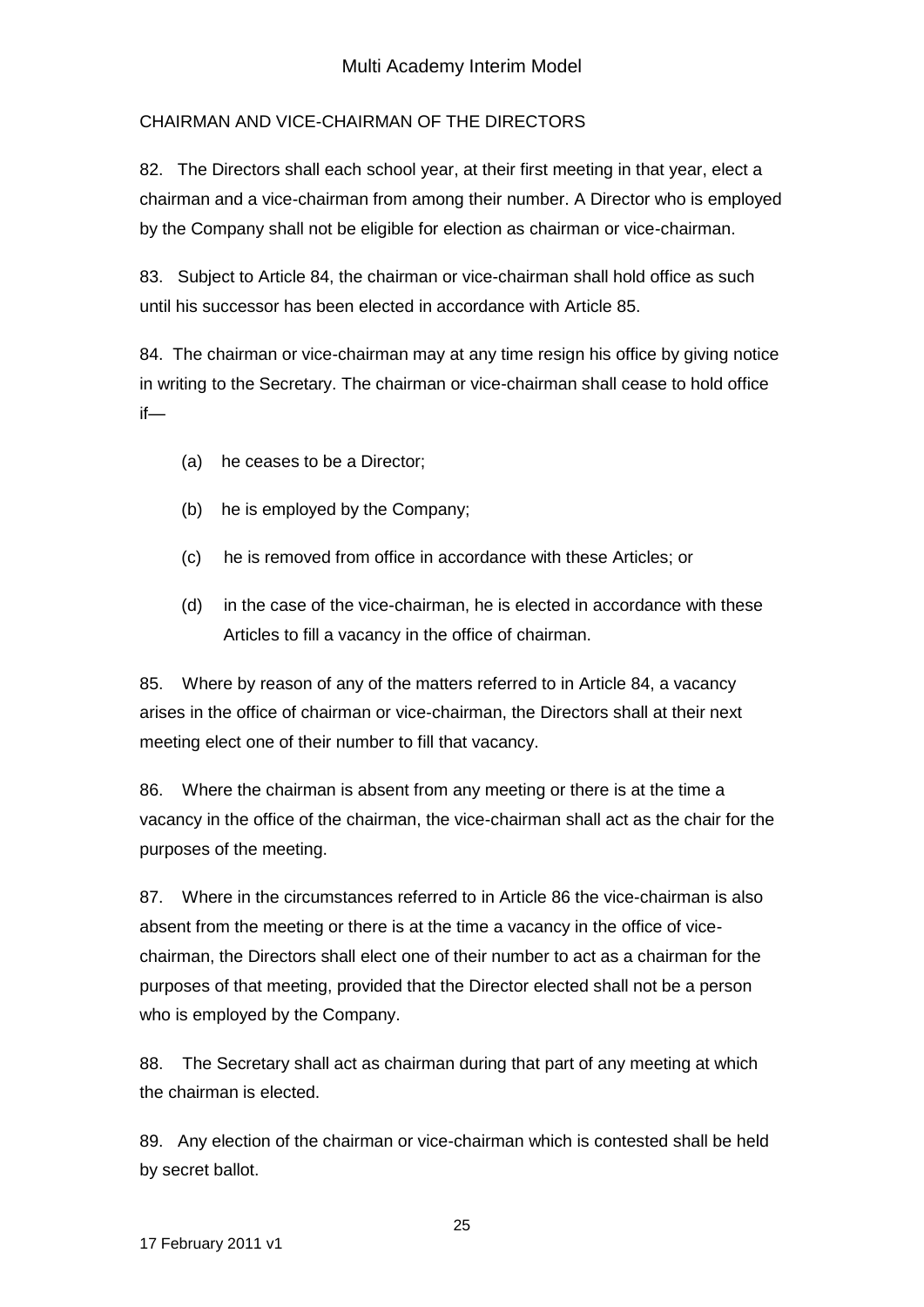90. The Directors may remove the chairman or vice-chairman from office in accordance with these Articles.

91. A resolution to remove the chairman or vice-chairman from office which is passed at a meeting of the Directors shall not have effect unless—

- i) it is confirmed by a resolution passed at a second meeting of the Directors held not less than fourteen days after the first meeting; and
- ii) the matter of the chairman's or vice-chairman's removal from office is specified as an item of business on the agenda for each of those meetings.

92. Before the Directors resolve at the relevant meeting on whether to confirm the resolution to remove the chairman or vice-chairman from office, the Director or Directors proposing his removal shall at that meeting state their reasons for doing so and the chairman or vice-chairman shall be given an opportunity to make a statement in response.

## POWERS OF DIRECTORS

93. Subject to provisions of the Companies Act 2006, the Articles and to any directions given by special resolution, the business of the Company shall be managed by the Directors who may exercise all the powers of the Company. No alteration of the Articles and no such direction shall invalidate any prior act of the Directors which would have been valid if that alteration had not been made or that direction had not been given. The powers given by this Article shall not be limited by any special power given to the Directors by the Articles and a meeting of Directors at which a quorum is present may exercise all the powers exercisable by the Directors.

94. In addition to all powers hereby expressly conferred upon them and without detracting from the generality of their powers under the Articles the Directors shall have the following powers, namely:

(a) to expend the funds of the Company in such manner as they shall consider most beneficial for the achievement of the Object and to invest in the name of the Company such part of the funds as they may see fit and to direct the sale or transposition of any such investments and to expend the proceeds of any such sale in furtherance of the Object;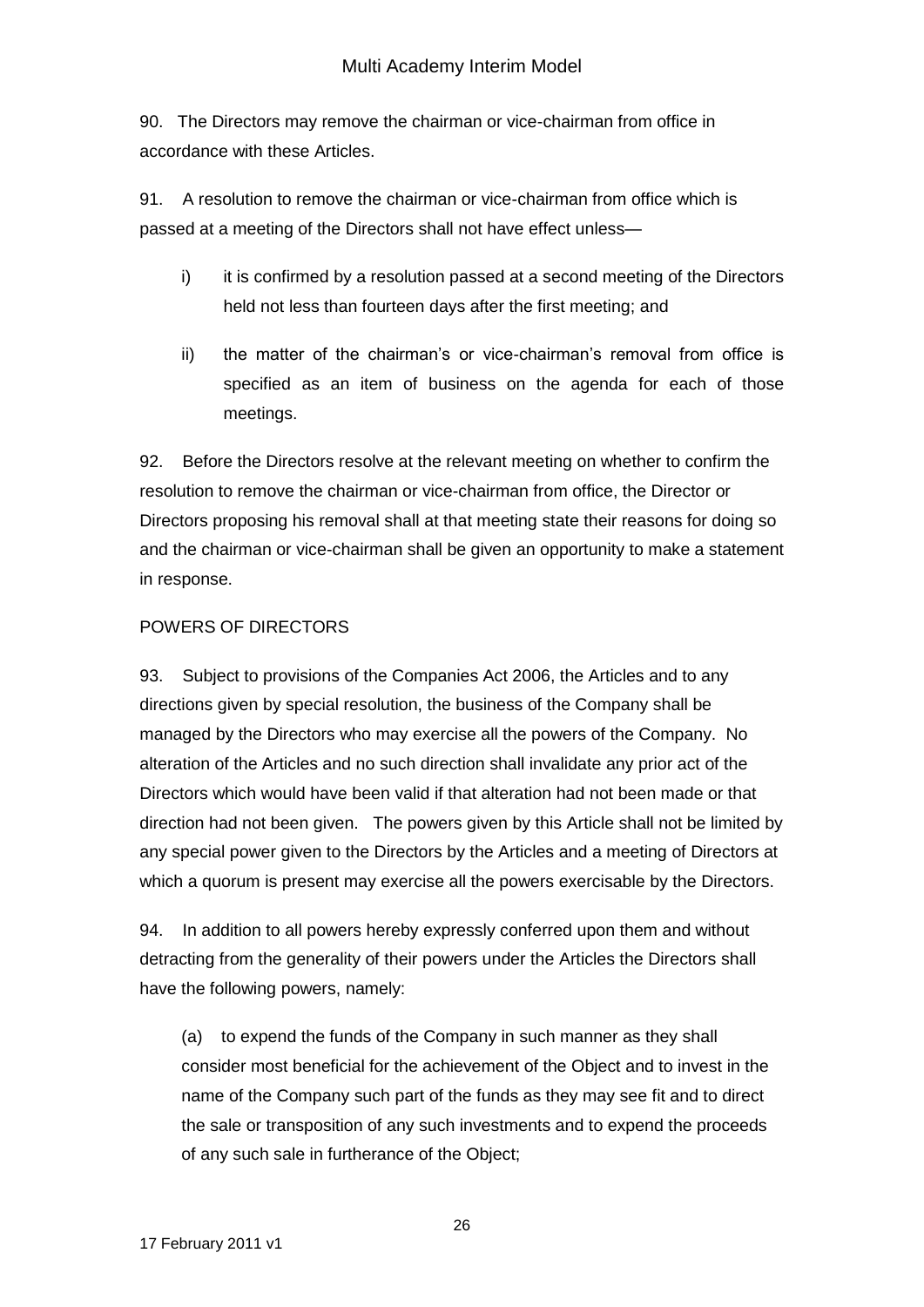(b) to enter into contracts on behalf of the Company.

95. In the exercise of their powers and functions, the Directors may consider any advice given by the Chief Executive Officer and any other executive officer.

96. Any bank account in which any money of the Company is deposited shall be operated by the Directors in the name of the Company. All cheques and orders for the payment of money from such an account shall be signed by at least two signatories authorised by the Directors.

## CONFLICTS OF INTEREST

- 97. Any Director who has or can have any direct or indirect duty or personal interest (including but not limited to any Personal Financial Interest) which conflicts or may conflict with his duties as a Director shall disclose that fact to the Directors as soon as he becomes aware of it. A Director must absent himself from any discussions of the Directors in which it is possible that a conflict will arise between his duty to act solely in the interests of the Company and any duty or personal interest (including but not limited to any Personal Financial Interest).
- 98. For the purpose of Article 97, a Director has a Personal Financial Interest in the employment or remuneration of, or the provision of any other benefit to, that Director as permitted by and as defined by Articles **6.5-6.9**.

## THE MINUTES

99. The minutes of the proceedings of a meeting of the Directors shall be drawn up and entered into a book kept for the purpose by the person acting as Secretary for the purposes of the meeting; and shall be signed (subject to the approval of the Directors) at the same or next subsequent meeting by the person acting as chairman thereof. The minutes shall include a record of:

- (a) all appointments of officers made by the Directors; and
- (b) all proceedings at meetings of the Company and of the Directors and of committees of Directors including the names of the Directors present at each such meeting.

## **COMMITTEES**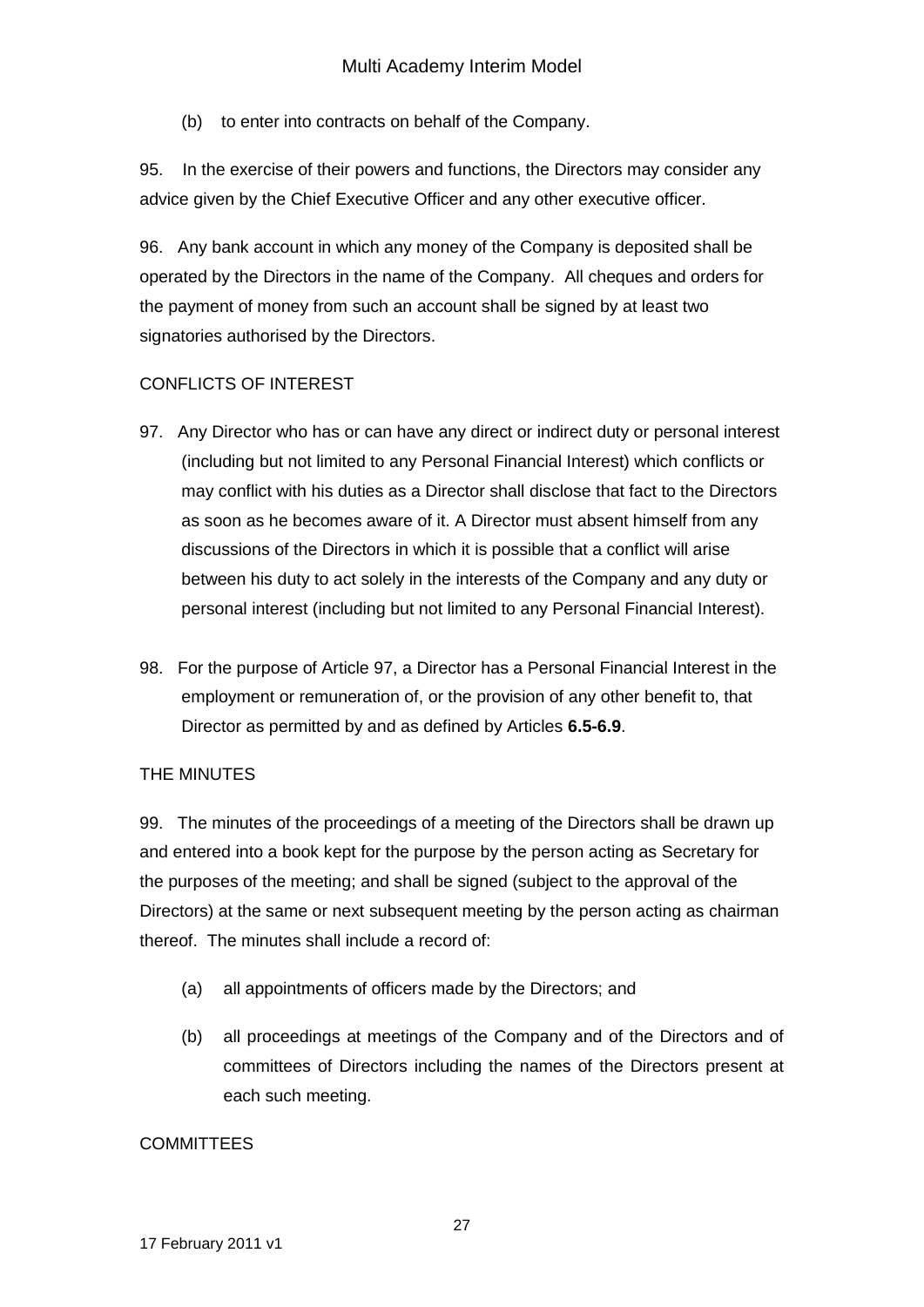100. Subject to these Articles, the Directors:

- a) may appoint separate committees to be known as Local Governing Bodies for each Academy; and
- b) may establish any other committee.

101. Subject to these Articles, the constitution, membership and proceedings of any committee shall be determined by the Directors. The establishment, terms of reference, constitution and membership of any committee of the Directors shall be reviewed at least once in every twelve months. The membership of any committee of the Directors may include persons who are not Directors, provided that (with the exception of the Local Governing Bodies) a majority of members of any such committee shall be Directors. Except in the case of a Local Governing Body, no vote on any matter shall be taken at a meeting of a committee of the Directors unless the majority of members of the committee present are Directors.

102. not used

### 103. not used

104. The functions and proceedings of the Local Governing Bodies shall be subject to regulations made by the Directors from time to time.

## DELEGATION

105. The Directors may delegate to any Director, committee (including any Local Governing Body), the Chief Executive Officer or any other holder of an executive office, such of their powers or functions as they consider desirable to be exercised by them. Any such delegation shall be made subject to any conditions the Directors may impose, and may be revoked or altered.

106. Where any power or function of the Directors has been exercised by any committee (including any Local Governing Body), any Director, the Chief Executive Officer or any other holder of an executive office, that person or committee shall report to the Directors in respect of any action taken or decision made with respect to the exercise of that power or function at the meeting of the Directors immediately following the taking of the action or the making of the decision.

## CHIEF EXECUTIVE OFFICER AND PRINCIPALS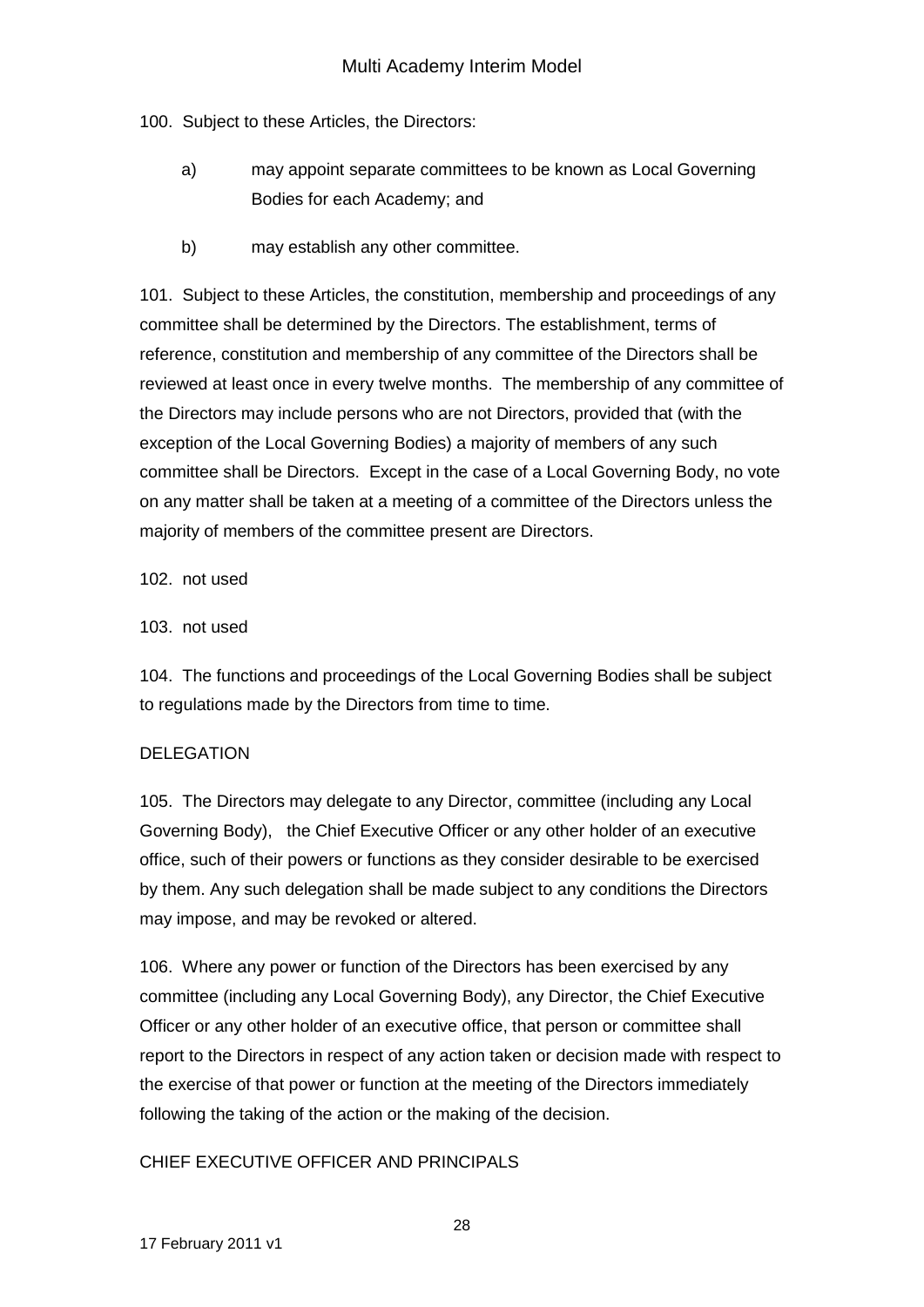107. The Directors shall appoint the Chief Executive Officer and the Principals of the Academies. The Directors may delegate such powers and functions as they consider are required by the Chief Executive Officer and the Principals for the internal organisation, management and control of the Academies (including the implementation of all policies approved by the Directors and for the direction of the teaching and curriculum at the Academies).

# MEETINGS OF THE DIRECTORS

108. Subject to these Articles, the Directors may regulate their proceedings as they think fit.

109. The Directors shall hold at least three meetings in every school year. Meetings of the Directors shall be convened by the Secretary. In exercising his functions under this Article the Secretary shall comply with any direction—

- a. given by the Directors; or
- b. given by the chairman of the Directors or, in his absence or where there is a vacancy in the office of chairman, the vice-chairman of the Directors, so far as such direction is not inconsistent with any direction given as mentioned in (a).

110. Any three Directors may, by notice in writing given to the Secretary, requisition a meeting of the Directors; and it shall be the duty of the Secretary to convene such a meeting as soon as is reasonably practicable.

111. Each Director shall be given at least fourteen clear days before the date of a meeting –

- i) notice in writing thereof, signed by the Secretary, and sent to each Director at the address provided by each Director from time to time; and
- ii) a copy of the agenda for the meeting;

provided that where the chairman or, in his absence or where there is a vacancy in the office of chairman, the vice-chairman, so determines on the ground that there are matters demanding urgent consideration, it shall be sufficient if the written notice of a meeting, and the copy of the agenda thereof are given within such shorter period as he directs.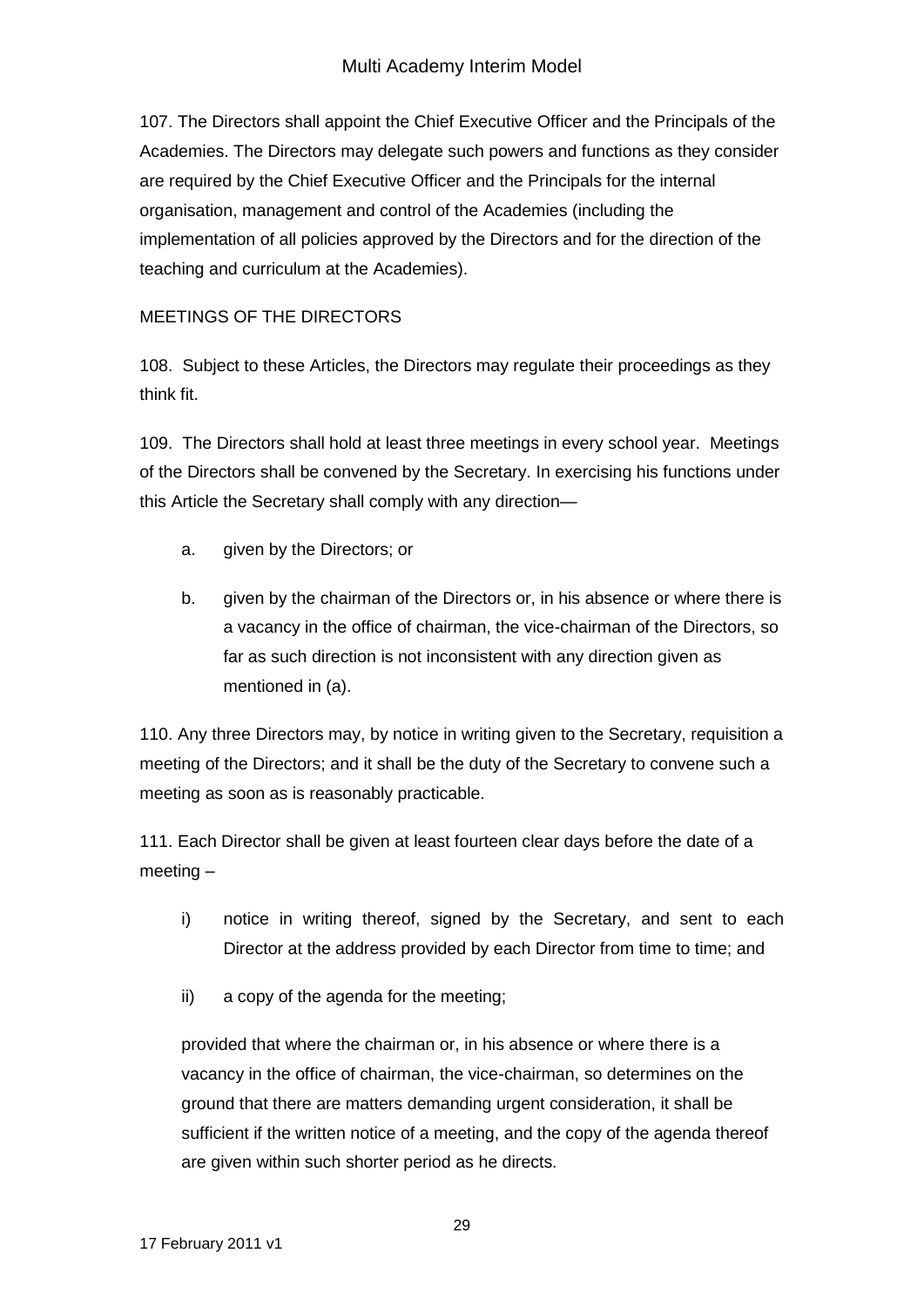112. The convening of a meeting and the proceedings conducted thereat shall not be invalidated by reason of any individual not having received written notice of the meeting or a copy of the agenda thereof.

113. A resolution to rescind or vary a resolution carried at a previous meeting of the Directors shall not be proposed at a meeting of the Directors unless the consideration of the rescission or variation of the previous resolution is a specific item of business on the agenda for that meeting.

114. A meeting of the Directors shall be terminated forthwith if—

- (a) the Directors so resolve; or
- (b) the number of Directors present ceases to constitute a quorum for a meeting of the Directors in accordance with Article 117 , subject to Article 119 .

115. Where in accordance with Article 114 a meeting is not held or is terminated before all the matters specified as items of business on the agenda for the meeting have been disposed of, a further meeting shall be convened by the Secretary as soon as is reasonably practicable, but in any event within seven days of the date on which the meeting was originally to be held or was so terminated.

116. Where the Directors resolve in accordance with Article 114 to adjourn a meeting before all the items of business on the agenda have been disposed of, the Directors shall before doing so determine the time and date at which a further meeting is to be held for the purposes of completing the consideration of those items, and they shall direct the Secretary to convene a meeting accordingly.

117. Subject to Article 119 the quorum for a meeting of the Directors, and any vote on any matter thereat, shall be any three Directors, or, where greater, any one third (rounded up to a whole number) of the total number of Directors holding office at the date of the meeting. If the Secretary of State has appointed Additional or Further Directors then a majority of the quorum must be made up of Additional or Further **Directors** 

118. The Directors may act notwithstanding any vacancies in their number, but, if the numbers of Directors is less than the number fixed as the quorum, the continuing Directors may act only for the purpose of filling vacancies or of calling a general meeting.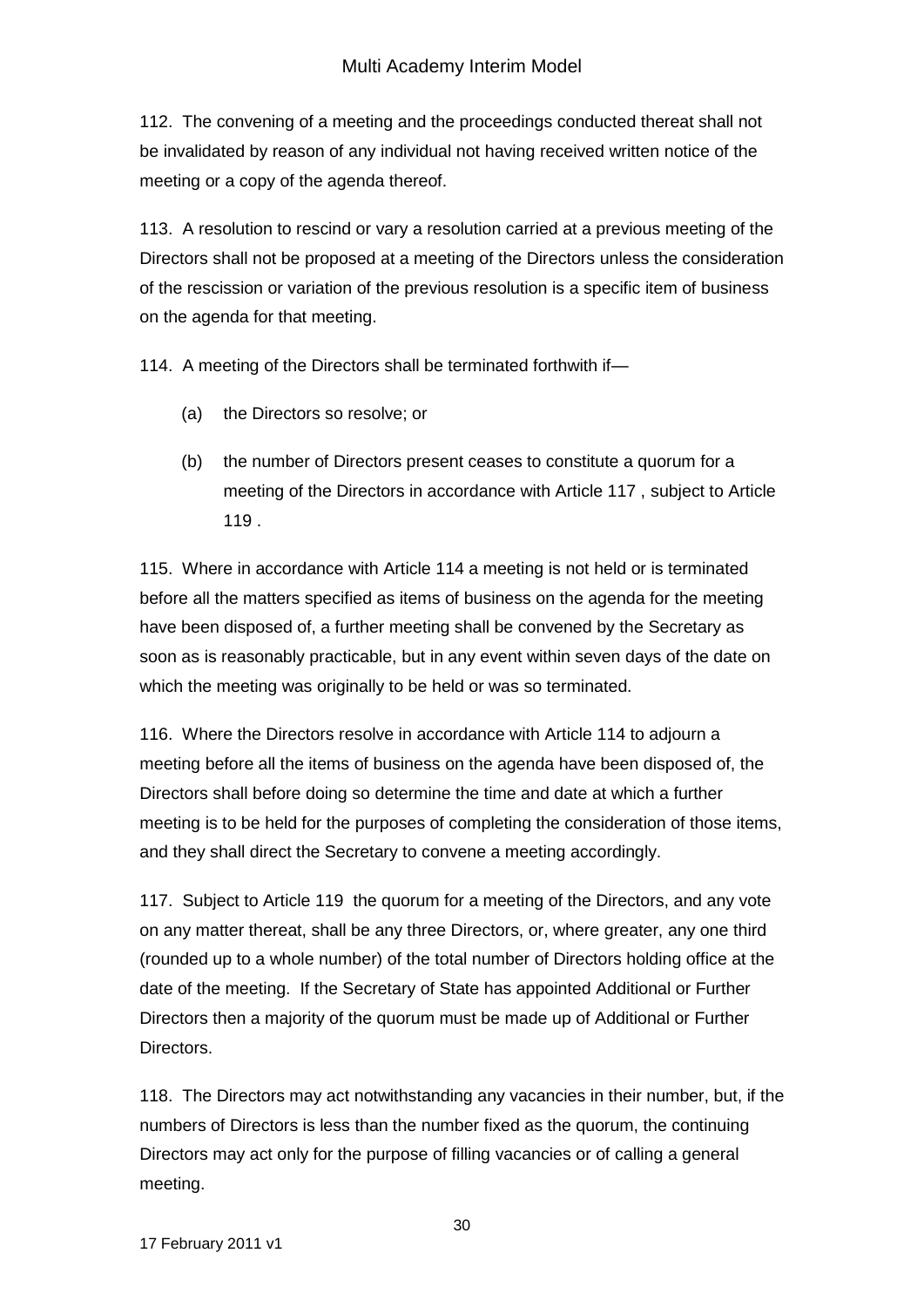119. The quorum for the purposes of—

- (a) appointing a parent Director under Articles 56;
- (b) any vote on the removal of a Director in accordance with Article 66;
- (c) any vote on the removal of the chairman of the Directors in accordance with Article 90;

shall be any two-thirds (rounded up to a whole number) of the persons who are at the time Directors entitled to vote on those respective matters.

120. Subject to these Articles, every question to be decided at a meeting of the Directors shall be determined by a majority of the votes of the Directors present and voting on the question. Every Director shall have one vote.

121. Subject to Articles 117-119, where there is an equal division of votes, the chairman of the meeting shall have a casting vote in addition to any other vote he may have.

122. The proceedings of the Directors shall not be invalidated by

- a. any vacancy among their number; or
- b. any defect in the election, appointment or nomination of any Director.

123. A resolution in writing, signed by all the Directors entitled to receive notice of a meeting of Directors or of a committee of Directors, shall be valid and effective as if it had been passed at a meeting of Directors or (as the case may be) a committee of Directors duly convened and held. Such a resolution may consist of several documents in the same form, each signed by one or more of the Directors.

124. Subject to Article 125, the Directors shall ensure that a copy of

a. the agenda for every meeting of the Directors;

b. the draft minutes of every such meeting, if they have been approved by the person acting as chairman of that meeting;

c. the signed minutes of every such meeting; and

d. any report, document or other paper considered at any such meeting,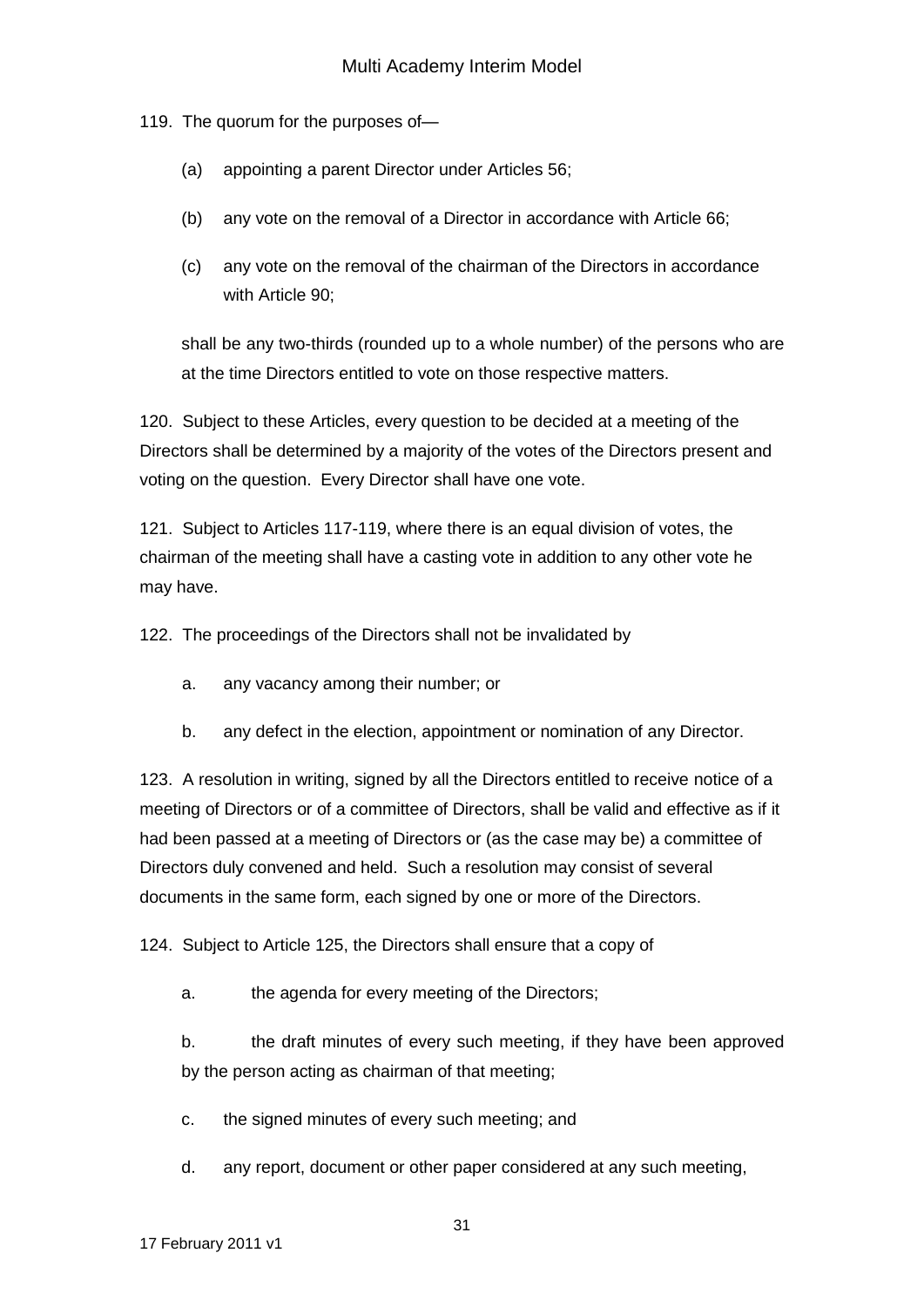are, as soon as is reasonably practicable, made available at every Academy to persons wishing to inspect them.

125. There may be excluded from any item required to be made available in pursuance of Article 124, any material relating to—

a. a named teacher or other person employed, or proposed to be employed, at any Academy;

b. a named pupil at, or candidate for admission to, any Academy; and

c.any matter which, by reason of its nature, the Directors are satisfied should remain confidential.

126. Any Director shall be able to participate in meetings of the Directors by telephone or video conference provided that:

a. he has given notice of his intention to do so detailing the telephone number on which he can be reached and/or appropriate details of the video conference suite from which he shall be taking part at the time of the meeting at least 48 hours before the meeting; and,

b. the Directors have access to the appropriate equipment if after all reasonable efforts it does not prove possible for the person to participate by telephone or video conference the meeting may still proceed with its business provided it is otherwise quorate.

# PATRONS AND HONORARY OFFICERS

127. The Directors may from time to time appoint any person whether or not a Member of the Company to be a patron of the Company or to hold any honorary office and may determine for what period he is to hold such office.

## THE SEAL

128. The seal, if any, shall only be used by the authority of the Directors or of a committee of Directors authorised by the Directors. The Directors may determine who shall sign any instrument to which the seal is affixed and unless otherwise so determined it shall be signed by a Director and by the Secretary or by a second Director.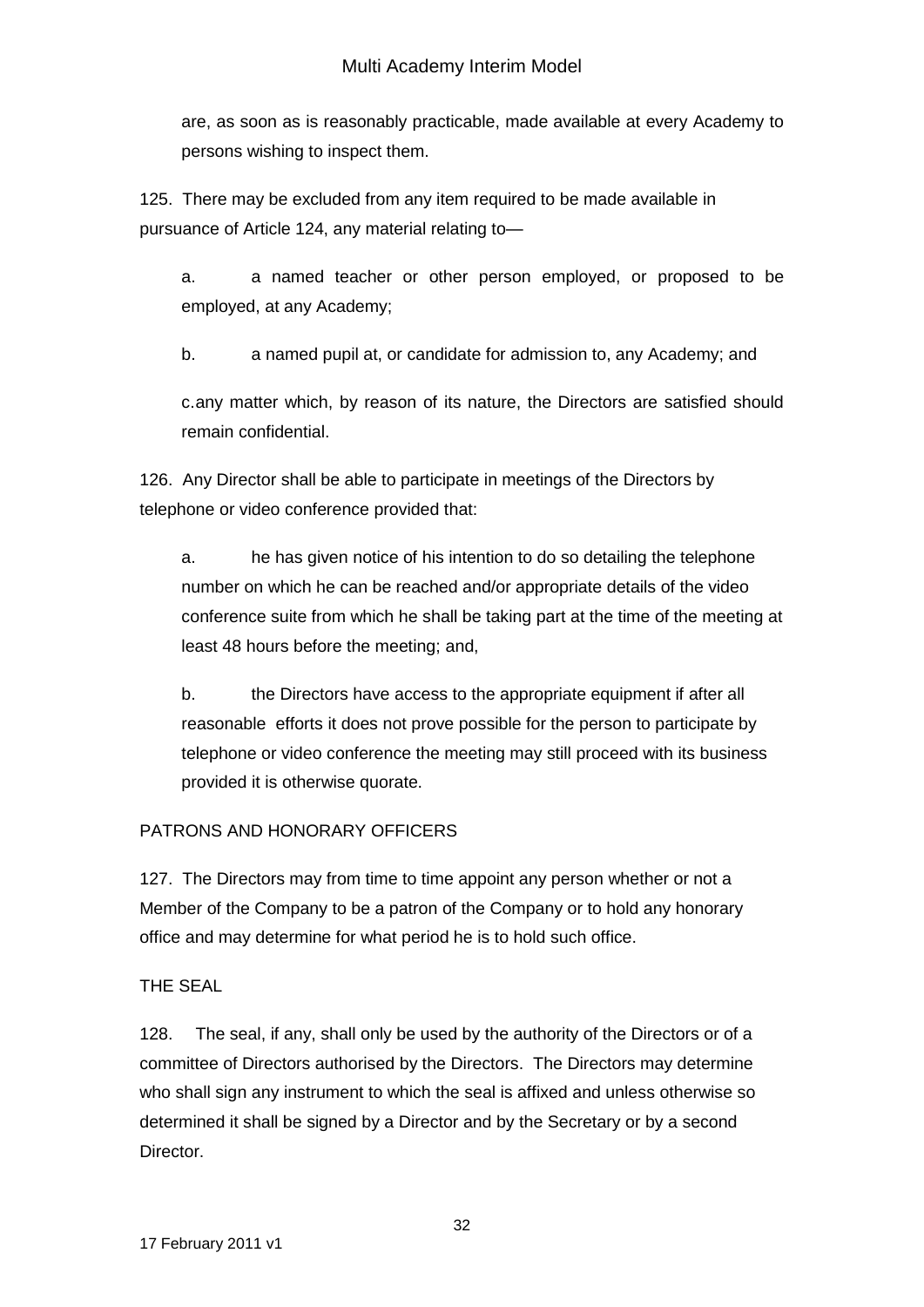### ACCOUNTS

129. Accounts shall be prepared in accordance with the relevant Statement of Recommended Practice as if the Company was a non-exempt charity and Parts 15 and 16 of the Companies Act 2006 and shall file these with the Secretary of State and the Principal Regulator by 31 December each Academy Financial Year.

#### ANNUAL REPORT

130. The Directors shall prepare its Annual Report in accordance with the Statement of Recommended Practice as if the Company was a non-exempt charity and shall file these with the Secretary of State and the Principal Regulator by 31 December each Academy Financial Year.

### ANNUAL RETURN

131. The Directors shall comply with their obligations under Part 24 of the Charities Act 2006 (or any statutory re-enactment or modification of that Act) with regard to the preparation of an annual return to the Registrar of Companies and in accordance with the Statement of Recommended Practice as if the Company was a non-exempt charity and to the Secretary of State and the Principal Regulator by 31 December each Academy Financial Year.

## **NOTICES**

132. Any notice to be given to or by any person pursuant to the Articles (other than a notice calling a meeting of the directors) shall be in writing or shall be given using electronic communications to an address for the time being notified for that purpose to the person giving the notice. In these Articles, "Address" in relation to electronic communications, includes a number or address used for the purposes of such communications.

133. A notice may be given by the Company to a Member either personally or by sending it by post in a prepaid envelope addressed to the Member at his registered address or by leaving it at that address or by giving it using electronic communications to an address for the time being notified to the Company by the Member. A Member whose registered address is not within the United Kingdom and who gives to the Company an address within the United Kingdom at which notices may be given to him, or an address to which notices may be sent using electronic communications, shall be entitled to have notices given to him at that address, but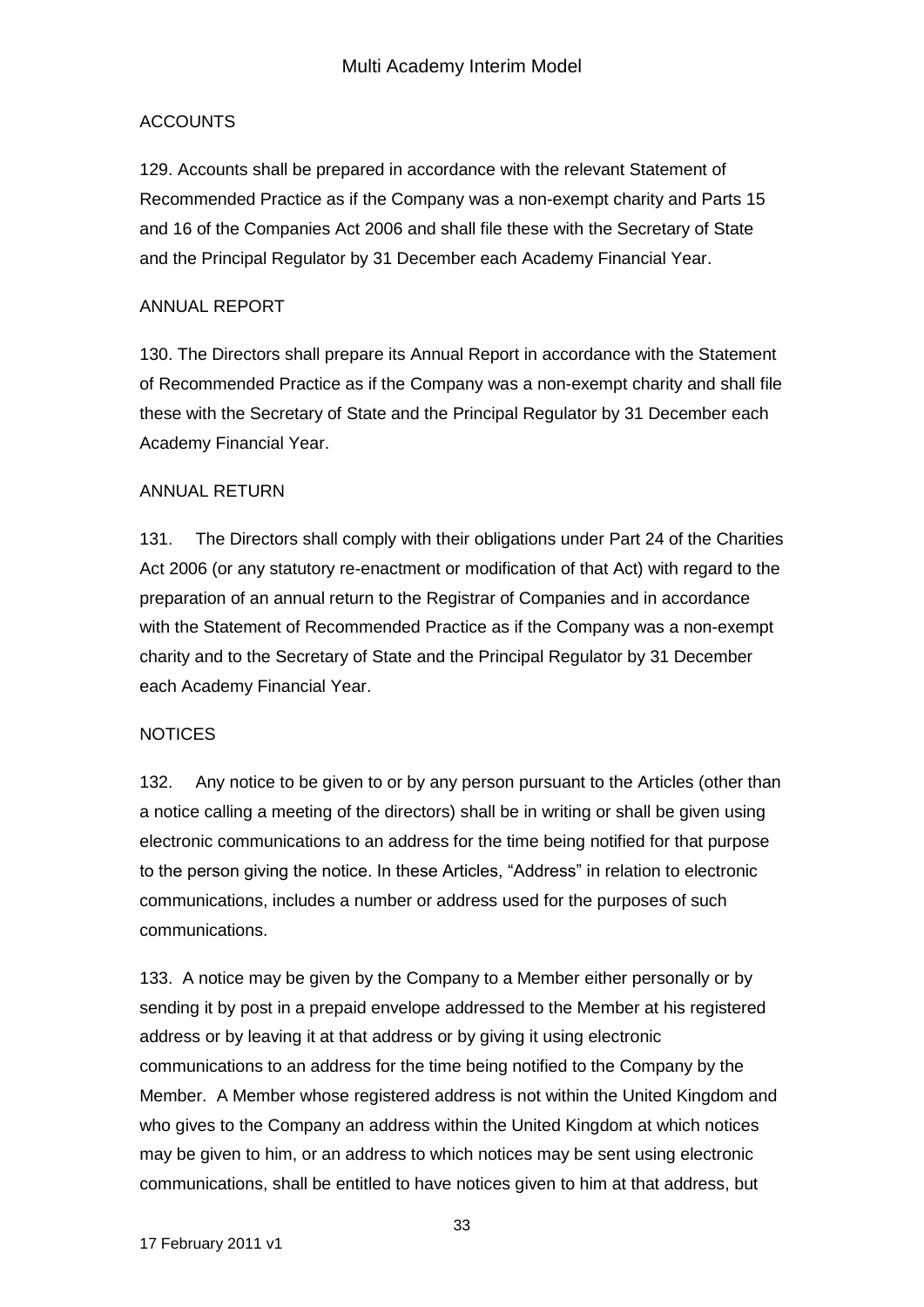otherwise no such Member shall be entitled to receive any notice from the Company.

134. A Member present, either in person or by proxy, at any meeting of the Company shall be deemed to have received notice of the meeting and, where necessary, of the purposes for which it was called.

135. Proof that an envelope containing a notice was properly addressed, prepaid and posted shall be conclusive evidence that the notice was given. Proof that a notice contained in an electronic communication was sent in accordance with guidance issued by the Institute of Chartered Secretaries and Administrators shall be conclusive evidence that the notice was given. A notice shall be deemed to be given at the expiration of 48 hours after the envelope containing it was posted or, in the case of a notice contained in an electronic communication, at the expiration of 48 hours after the time it was sent.

### **INDEMNITY**

136. Subject to the provisions of the Companies Act 2006 every Director or other officer or auditor of the Company shall be indemnified out of the assets of the Company against any liability incurred by him in that capacity in defending any proceedings, whether civil or criminal, in which judgment is given in favour or in which he is acquitted or in connection with any application in which relief is granted to him by the court from liability for negligence, default, breach of duty or breach of trust in relation to the affairs of the Company.

## RULES

137. The Directors may from time to time make such rules or bye laws as they may deem necessary or expedient or convenient for the proper conduct and management of the Company and for purposes of prescribing classes of and conditions of membership, and in particular but without prejudice to the generality of the foregoing, they may by such rules or bye laws regulate:

a. the admission and classification of Members of the Company (including the admission of organisations to membership) and the rights and privileges of such Members, and the conditions of membership and the terms on which Members may resign or have their membership terminated and the entrance fees, subscriptions and other fees or payments to be made by Members;

b. the conduct of Members of the Company in relation to one another, and to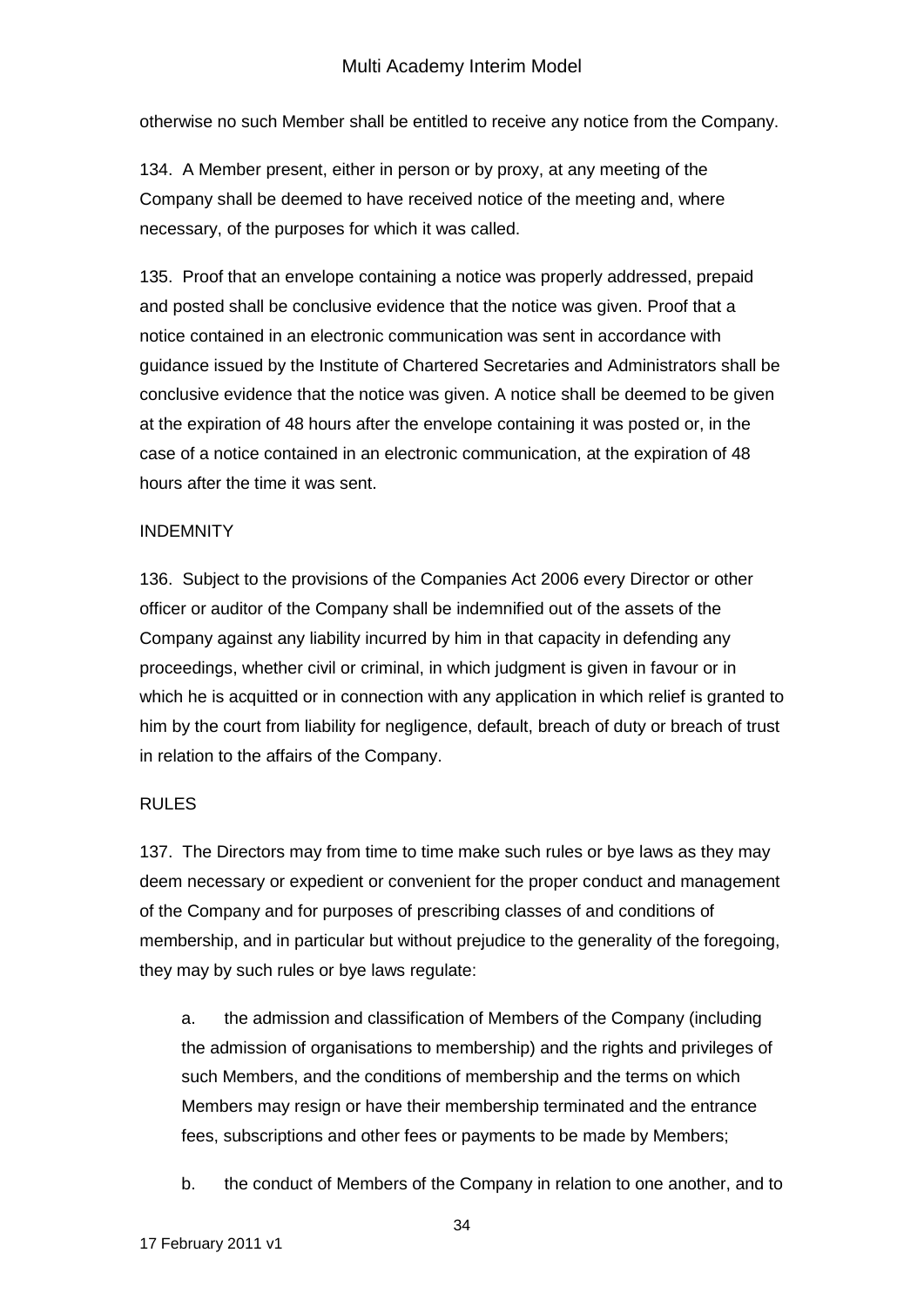the Company's servants;

c. the setting aside of the whole or any part or parts of the Company's premises at any particular time or times or for any particular purpose or purposes;

d. the procedure at general meetings and meetings of the Directors and committees of the Directors and meetings of the Local Governing Bodies in so far as such procedure is not regulated by the Articles; and,

e. generally, all such matters as are commonly the subject matter of company rules.

138. The Company in general meeting shall have power to alter, add or to repeal the rules or bye laws and the Directors shall adopt such means as they think sufficient to bring to the notice of Members of the Company all such rules or bye laws, which shall be binding on all Members of the Company. Provided that no rule or bye law shall be inconsistent with, or shall affect or repeal anything contained in the Articles.

## AVOIDING INFLUENCED COMPANY STATUS

139. Notwithstanding the number of Members from time to time, the maximum aggregate number of votes exercisable by Local Authority Associated Persons shall never exceed 19.9% of the total number of votes exercisable by Members in general meeting and the votes of the other Members having a right to vote at the meeting will be increased on a pro-rata basis.

140. No person who is a Local Authority Associated Person may be appointed as a Director if, once the appointment had taken effect, the number of Directors who are Local Authority Associated Persons would represent 20% or more of the total number of Directors. Upon any resolution put to the Directors, the maximum aggregate number of votes exercisable by any Directors who are Local Authority Associated Persons shall represent a maximum of 19.9% of the total number of votes cast by the Directors on such a resolution and the votes of the other Directors having a right to vote at the meeting will be increased on a pro-rata basis.

141. No person who is a Local Authority Associated Person is eligible to be appointed to the office of Director unless his appointment to such office is authorised by the local authority to which he is associated.